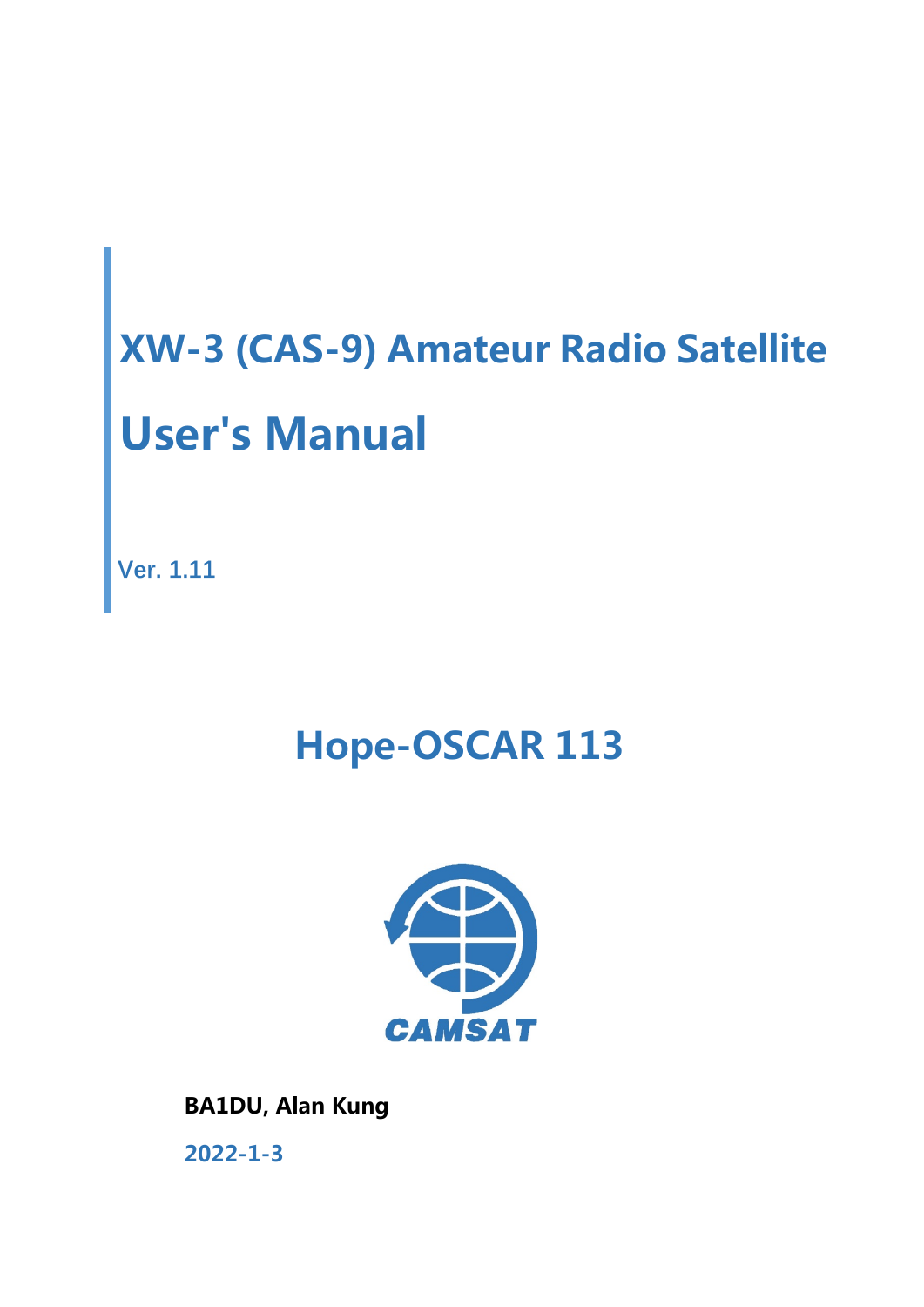

## **XW-3(CAS-9)Amateur Radio Satellite User's Manual V1.1 2022-1-1 BA1DU, Alan Kung**

CAMSAT XW-3(CAS-9) amateur radio satellite was launched by Chinese CZ-4C Y39 launch vehicle on December 26, 2021 from the Taiyuan Satellite Launch Center in China. XW-3(CAS-9) satellite will be piggybacked on the rocket with primary payload ZY-1(02E) satellite. The satellite orbit is a circular sun-synchronous orbit with an altitude of 770.1 kilometers and an inclination of 98.58 degrees, the running cycle is 100.14 minutes. AMSAT has designated XW-3 (CAS-9) as Hope-OSCAR 113 (HO-113).

The functions of XW-3(CAS-9) satellite include UHF CW telemetry beacon, GMSK telemetry data transmission, V/U mode linear transponder, a visible light band space camera and an experimental thermoelectric generator for high school students.

After the satellite completes the in-orbit test and works normally, the space camera photo download will be open to amateur radio enthusiasts all over the world. When the relevant remote control command is received by the satellite, the GMSK telemetry channel will be used to downlink the photo storage information and photo data, and the telemetry data will stop sending at that time.

**HO-113 1** / **29 V1.11 by BA1DU** XW-3(CAS-9) satellite adopts a 6U CubeSat structure with a mass of about 10kg, an onorbit envelope size of 340.5x121.76x998mm with four solar array panels and a three-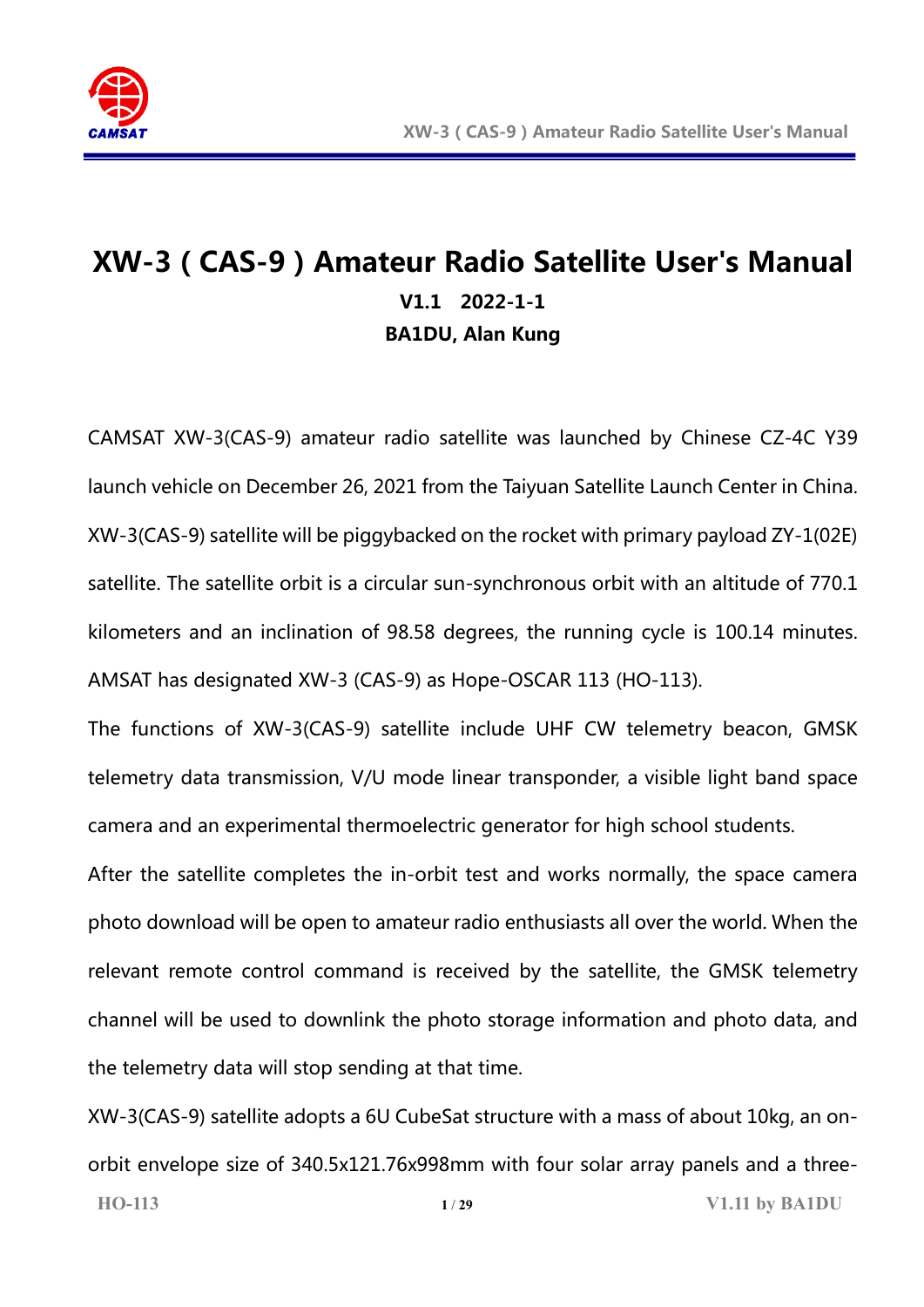

axis stabilized attitude control system is used, long-term power consumption is about

15.2 Watts.



## **1、Technical specifications:**

- **VHF antenna:** 1/4 wavelength whip antenna
- **UHF antenna:** 1/4 wavelength whip antenna
- **CW telemetry beacon:**
	- **●**Frequency: 435.575MHz **●**RF power: 20dBm **●**CW rate: 22wpm
- **GMSK telemetry:** 
	- **●**Frequency: 435.725MHz **●**RF power: 23dBm **●**Data rate: 4800bps
- **V/U mode linear transponder:** 
	- **●**Uplink frequency: 145.870MHz **●**Downlink frequency: 435.180MHz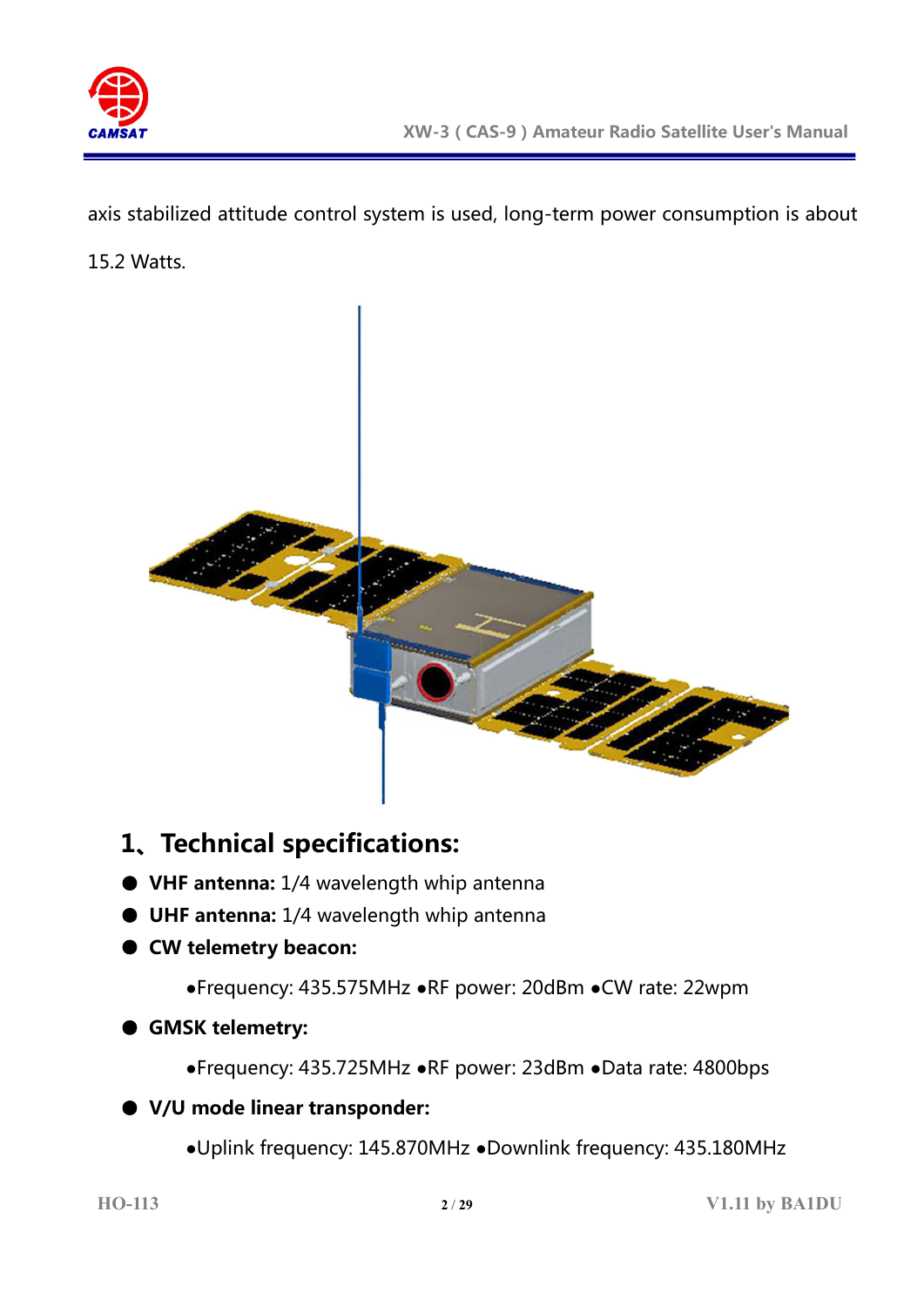

**●**RF power: 20dBm **●**Bandwidth: 30kHz **●**Spectrum inverted



## **2、CW Telemetry Beacon:**

● **Photo download remote control:** 

**●Subsequently public**

**(1) CW beacon sending sequence**



- Send stop interval time: 5s
- CW sending rate: 22wpm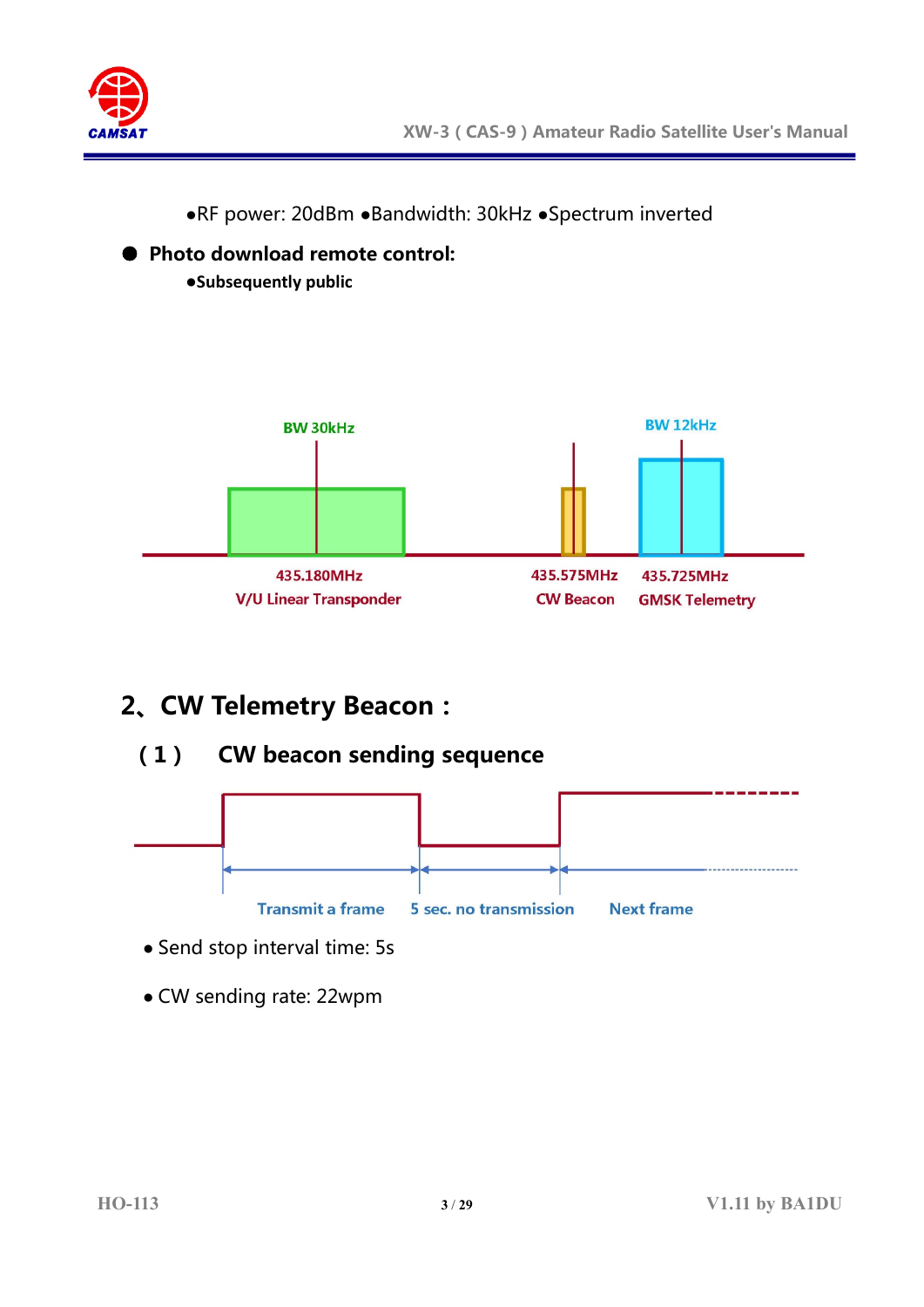

| <b>Sending</b><br>order | <b>Sending</b><br>content | <b>Description</b>                                            | <b>Remarks</b>                                                                 |  |  |  |
|-------------------------|---------------------------|---------------------------------------------------------------|--------------------------------------------------------------------------------|--|--|--|
| 1                       | CAS <sub>9</sub>          | Satellite ID                                                  |                                                                                |  |  |  |
| $\overline{2}$          | <b>DFH</b>                | Telemetry information start identifier                        | Send in standard Morse code                                                    |  |  |  |
| 3                       | <b>DFH</b>                | Telemetry information start identifier                        |                                                                                |  |  |  |
| 4                       | <b>CH1~ CH30</b>          | Telemetry channel 1~Telemetry channel 30                      | this<br>Send<br>channel<br>information,<br>[Digital<br>see<br>Code Table below |  |  |  |
| 5                       | <b>CAMSAT</b>             | Telemetry information end flag                                |                                                                                |  |  |  |
| 6                       | <b>CAMSAT</b>             | Send in standard Morse code<br>Telemetry information end flag |                                                                                |  |  |  |

#### **(2)CW beacon frame format**

The telemetry data (CH1 to CH30) are coded as follows:

#### **Digital Code Table**

| <b>Digital</b> | Code         |
|----------------|--------------|
| $\bf{0}$       | т            |
| 1              | A            |
| $\overline{2}$ | U            |
| 3              | $\mathsf{V}$ |
| 4              | 4            |
| 5              | E            |
| 6              | 6            |
| 7              | B            |
| 8              | D            |
| 9              | N            |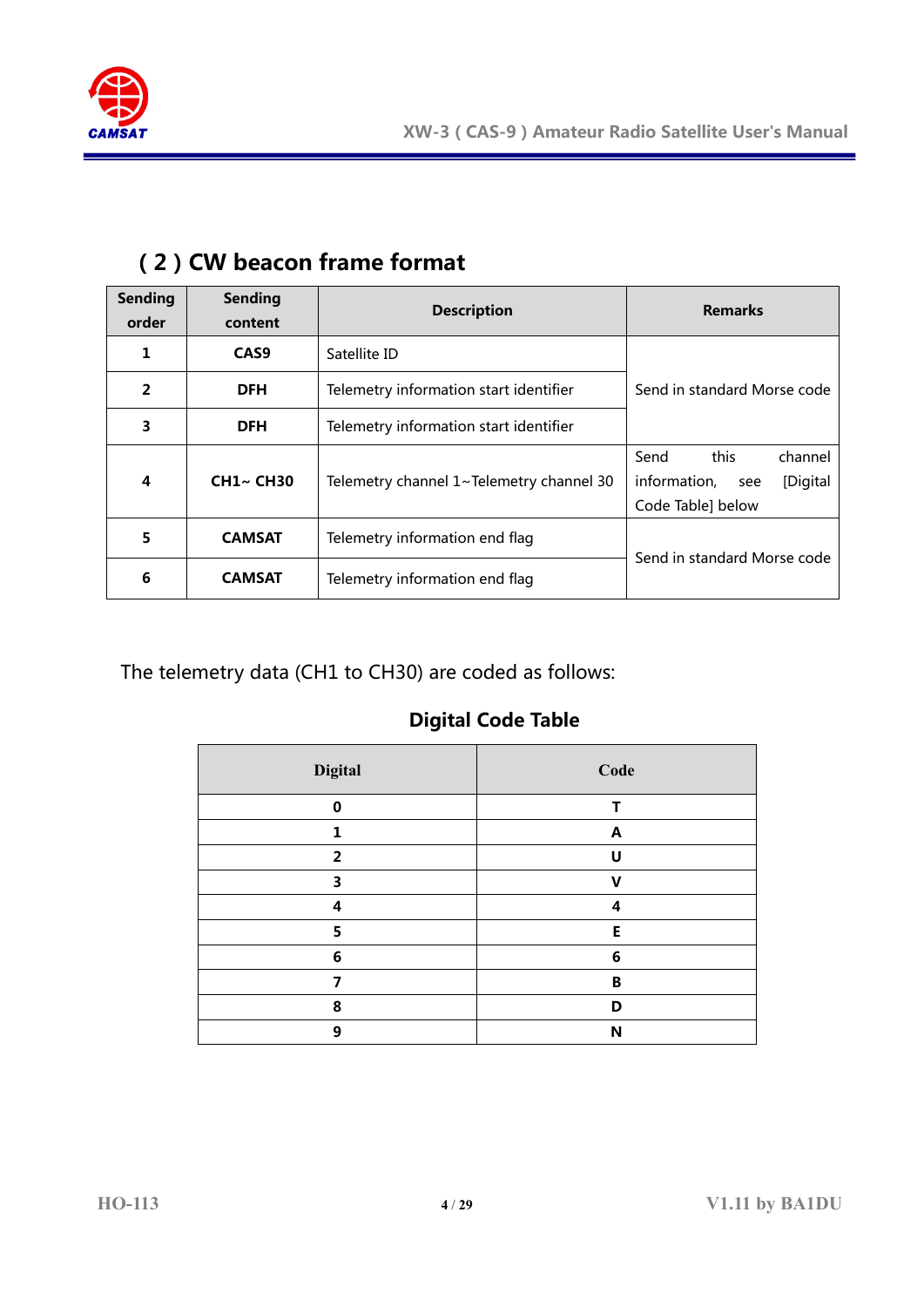

## **(3)CW beacon telemetry information and data analysis**

|                 |                                                   |             | Value range |      |                                                                                                                                                                                                                                                                                                                                                                                                                                                                                                                                                                                                                                                                                                                        |      |
|-----------------|---------------------------------------------------|-------------|-------------|------|------------------------------------------------------------------------------------------------------------------------------------------------------------------------------------------------------------------------------------------------------------------------------------------------------------------------------------------------------------------------------------------------------------------------------------------------------------------------------------------------------------------------------------------------------------------------------------------------------------------------------------------------------------------------------------------------------------------------|------|
| <b>Channel</b>  | <b>Parameter name</b>                             | <b>Type</b> | Mini.       | Max. | Parsing algorithm                                                                                                                                                                                                                                                                                                                                                                                                                                                                                                                                                                                                                                                                                                      | Unit |
| CH1             | CW telemetry frame transmission<br>counter        | data        | 000         | 999  | Every time a frame is sent, the CW telemetry frame counter is<br>incremented by 1, and starts counting from 000 when it is full                                                                                                                                                                                                                                                                                                                                                                                                                                                                                                                                                                                        | Time |
| CH2             | Remote<br>control<br>command<br>receiving counter | data        | 000         | 999  | Every time a remote control command is received, the counter is<br>incremented by 1, and start counting from 000 when it is full                                                                                                                                                                                                                                                                                                                                                                                                                                                                                                                                                                                       | Time |
| CH3             | <b>IHU</b> reset counter                          | data        | 000         | 999  | Every time IHU is reset, the counter is incremented by 1, and start<br>counting from 000 when it is full                                                                                                                                                                                                                                                                                                                                                                                                                                                                                                                                                                                                               | Time |
| CH <sub>4</sub> | Device switch status                              | state       | 000         | 711  | <b>XYZ</b><br>X: 0- Linear transponder is off, In-orbit mode, test mode disabled<br>1- Linear transponder is on, In-orbit mode, test mode disabled<br>2- Linear transponder is off, On-track mode, test mode is disabled<br>3- Linear transponder is on, On-track mode, test mode is disabled<br>4- Linear transponder is off, In-orbit mode, test mode enabled<br>5- Linear transponder is on, In-orbit mode, test mode enabled<br>6- Linear transponder is off, On-track mode, test mode is enabled<br>7- Linear transponder is on, On-track mode, test mode is enabled<br>0- telemetry data in model 0; 1- telemetry data in mode 1<br>Y:<br>Z: 0- OBDH time calibration disabled; 1- OBDH time calibration enabled |      |
| CH <sub>5</sub> | Device switch status                              | state       | 000         | 111  | <b>XYZ</b><br>X: 0- with OBDH data; 1- without OBDH data<br>Y: Photo download enable (0- disable /1- enable)                                                                                                                                                                                                                                                                                                                                                                                                                                                                                                                                                                                                           |      |

**HO-113 5** / **29 V1.11 by BA1DU**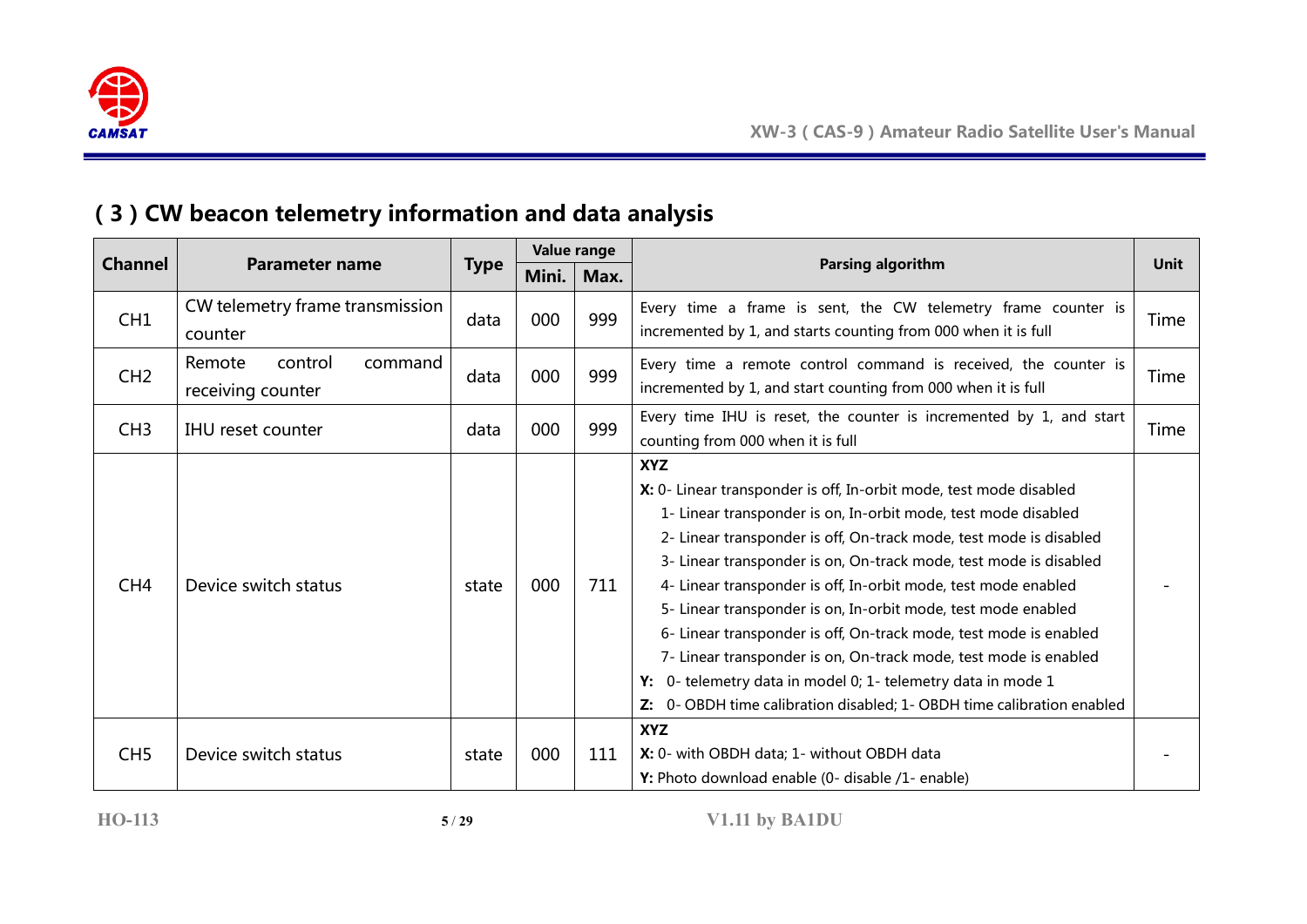

| <b>Channel</b>  | <b>Parameter name</b>          |             | Value range |      | Parsing algorithm                                         | <b>Unit</b>     |
|-----------------|--------------------------------|-------------|-------------|------|-----------------------------------------------------------|-----------------|
|                 |                                | <b>Type</b> | Mini.       | Max. |                                                           |                 |
|                 |                                |             |             |      | Z: GMSK Telemetry RF power (0- low power /- 1 high power) |                 |
| CH <sub>6</sub> | 12V power supply voltage       | data        | 000         | 999  | $V = N/10$                                                | $\vee$          |
| CH <sub>7</sub> | VU 12V current                 | data        | 000         | 999  | $I = N$                                                   | mA              |
| CH <sub>8</sub> | VU 5V voltage                  | data        | 000         | 999  | $V = N/100$                                               | $\vee$          |
| CH <sub>9</sub> | VU 3.8V voltage                | data        | 000         | 999  | $I=N/100$                                                 | $\vee$          |
| <b>CH10</b>     | VU 3.3V voltage 1              | data        | 000         | 999  | $V = N/100$                                               | $\vee$          |
| <b>CH11</b>     | VU 3.3V voltage 2              | data        | 000         | 999  | $V = N/100$                                               | $\vee$          |
| <b>CH12</b>     | VU 3.8V current                | data        | 000         | 999  | $I = N$                                                   | mA              |
| <b>CH13</b>     | Transmitter 3.8V current       | data        | 000         | 999  | $I = N$                                                   | mA              |
| <b>CH14</b>     | Receiver 3.8V current          | data        | 000         | 999  | $I = N$                                                   | mA              |
| <b>CH15</b>     | AGC voltage                    | data        | 000         | 999  | $V = N/100$                                               | $\vee$          |
| CH16            | RF transmit power              | data        | 000         | 999  | $W = N$                                                   | mW              |
| <b>CH17</b>     | RF reflected power             | data        | 000         | 999  | $W = N$                                                   | mW              |
| <b>CH18</b>     | Thermoelectric<br>power        | data        | 000         | 999  | $V = N/100$                                               | V               |
|                 | generation voltage 1           |             |             |      |                                                           |                 |
| <b>CH19</b>     | Thermoelectric<br>power        |             | 000         | 999  | $V = N/100$                                               | $\vee$          |
|                 | generation voltage 2           | data        |             |      |                                                           |                 |
| <b>CH20</b>     | UHF Transmitter PA temperature | data        | 000         | 999  | <b>XYZ</b>                                                | $\rm ^{\circ}C$ |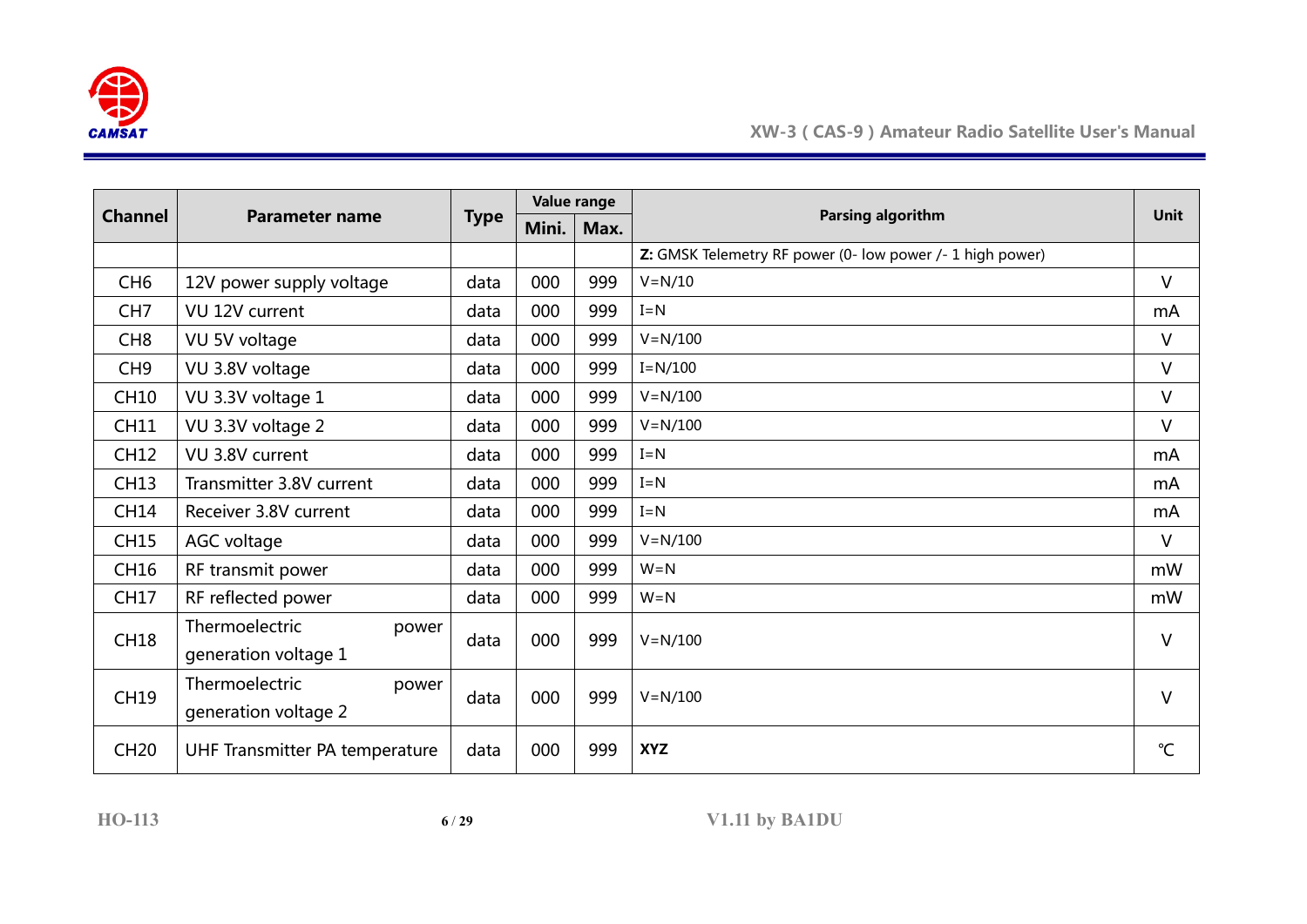

|                |                                               |      | Value range |                   |                                                                                                         |               |
|----------------|-----------------------------------------------|------|-------------|-------------------|---------------------------------------------------------------------------------------------------------|---------------|
| <b>Channel</b> | <b>Parameter name</b><br><b>Type</b><br>Mini. |      | Max.        | Parsing algorithm | <b>Unit</b>                                                                                             |               |
| <b>CH21</b>    | <b>VHF Receiver temperature</b>               | data | 000         | 999               | When X is 0-2, it represents a positive temperature; X is 3-4, it represents<br>a negative temperature. | $^{\circ}C$   |
| <b>CH22</b>    | IHU temperature                               | data | 000         | 999               | For example:<br>$000 : 0^{\circ}C$                                                                      | $^{\circ}C$   |
| <b>CH23</b>    | Thermoelectric<br>generator<br>temperature 1  | data | 000         | 999               | $025 : 25^{\circ}C$<br>125 : 125℃                                                                       | $\mathcal{C}$ |
| <b>CH24</b>    | Thermoelectric<br>generator<br>temperature 2  | data | 000         | 999               | $301 : -1^{\circ}C$<br>$311 : -11^{\circ}C$<br>391 : -91℃<br>421 : -121℃                                | $^{\circ}C$   |
| <b>CH25</b>    | Satellite primary bus voltage                 | data | 000         | 999               | $V = N/10$                                                                                              | V             |
| <b>CH26</b>    | Satellite load total current                  | data | 000         | 999               | $I = N/100$                                                                                             | A             |
| <b>CH27</b>    | Solar array current                           | data | 000         | 999               | $I=N/100$                                                                                               | A             |
| <b>CH28</b>    | Battery charging current                      | data | 000         | 999               | $I = N/100$                                                                                             | A             |
| <b>CH29</b>    | Battery discharge current                     | data | 000         | 999               | $I = N/100$                                                                                             | A             |
| <b>CH30</b>    | +5.3V supply voltage                          | data | 000         | 999               | $V = N/100$                                                                                             | V             |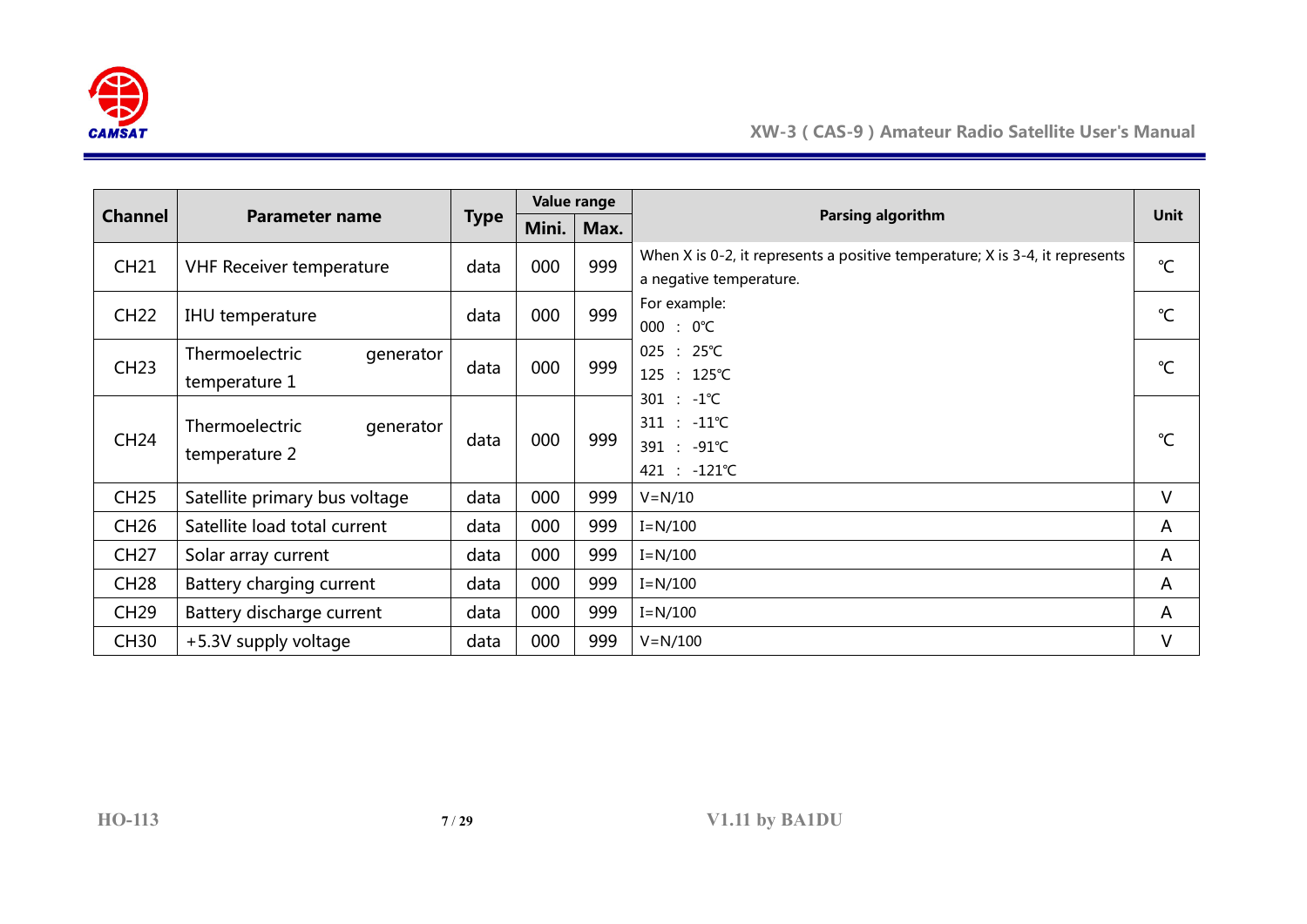

## **3、GMSK telemetry data:**

## **(1)GMSK telemetry frame format and communication protocol**

XW-3(CAS-9) satellite GMSK telemetry data is sent in the AX.25 UI frame format. The user data of each frame is 126 bytes, and

the allocation is as follows:

| <b>Function code</b>   | <b>Telemetry data content</b> |
|------------------------|-------------------------------|
| 7Byte                  | 119Byte                       |
| W0~W6:0x0100010001007E | W7~W125                       |

## **(2)GMSK telemetry data format and analysis method**

| <b>Sending</b> | <b>Starting</b> | <b>Data</b> | <b>Telemetry data function description</b>             | Telemetry data parsing algorithm                                   |
|----------------|-----------------|-------------|--------------------------------------------------------|--------------------------------------------------------------------|
| order          | position        | length      |                                                        |                                                                    |
|                |                 |             |                                                        | W1-Year: $00 \sim 99$ , representing $2000 \sim 2099$              |
|                |                 |             |                                                        | W2-Month: $01 \sim 12$ , representing January to December          |
|                |                 | 6Byte       | Satellite time                                         | W3-Day: $01 \sim 31$ , representing $1st \sim 31st$                |
| W7             |                 |             | W4-Hour: $00 \sim 23$ , representing $0:00 \sim 23:00$ |                                                                    |
|                |                 |             |                                                        | W5-minute: $00 \sim 59$ , representing 0 minutes $\sim 59$ minutes |
|                |                 |             |                                                        | W6-second: $00 \sim 59$ , representing 0 seconds $\sim 59$ seconds |
|                | W13             | 6Byte       | 48 hours reset time                                    | W1-Year: 00 ~ 99, representing $2000 \sim 2099$                    |
|                |                 |             |                                                        |                                                                    |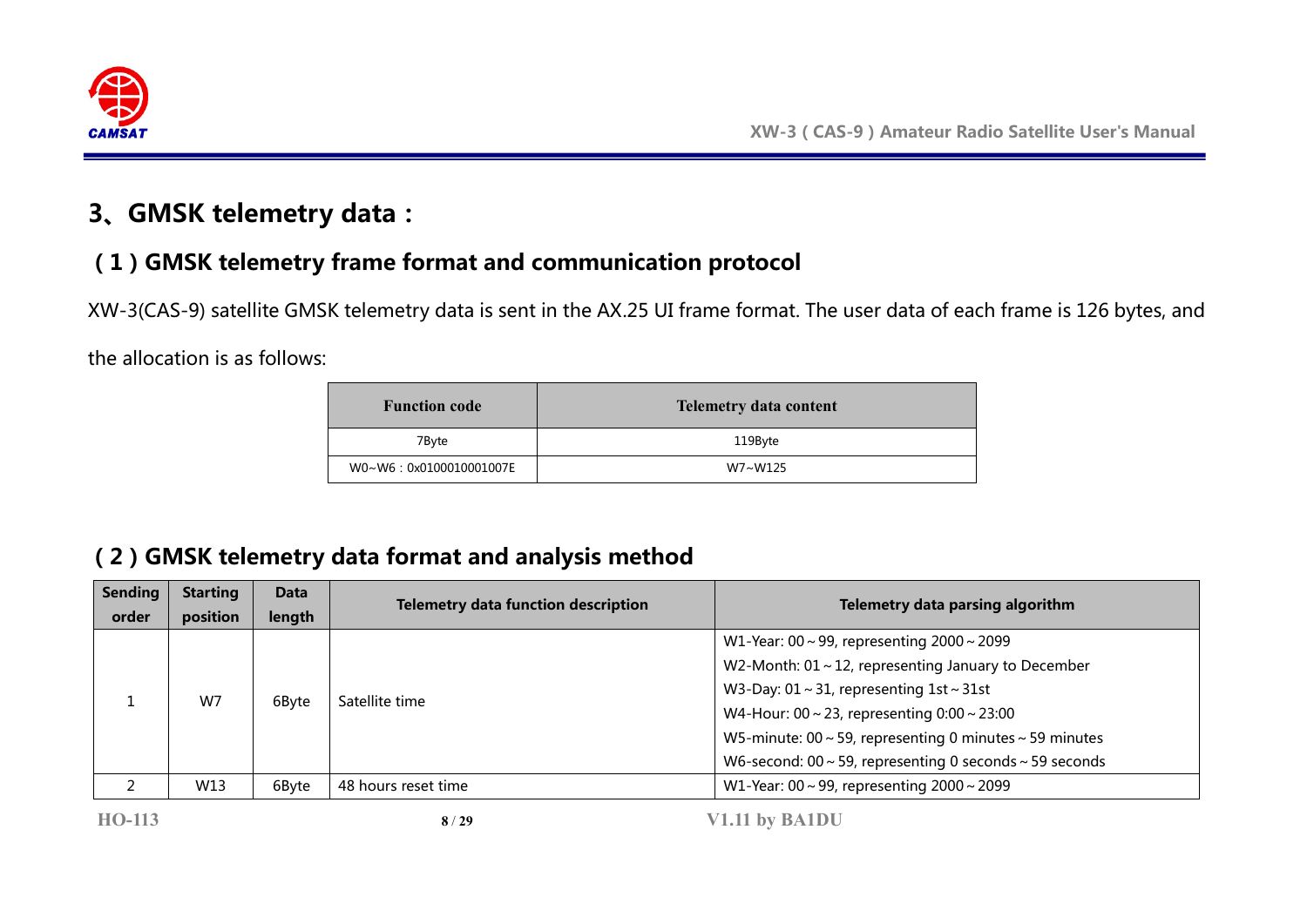

| <b>Sending</b><br>order | <b>Starting</b><br>position | Data<br>length | <b>Telemetry data function description</b>  | Telemetry data parsing algorithm                                   |
|-------------------------|-----------------------------|----------------|---------------------------------------------|--------------------------------------------------------------------|
|                         |                             |                |                                             | W2-Month: $01 \sim 12$ , representing January to December          |
|                         |                             |                |                                             | W3-Day: $01 \sim 31$ , representing $1st \sim 31st$                |
|                         |                             |                |                                             | W4-Hour: $00 \sim 23$ , representing $0:00 \sim 23:00$             |
|                         |                             |                |                                             | W5-minute: $00 \sim 59$ , representing 0 minutes $\sim 59$ minutes |
|                         |                             |                |                                             | W6-second: $00 \sim 59$ , representing 0 seconds $\sim 59$ seconds |
|                         |                             |                |                                             | W1 is an integer. Restart counting from 0 after counting up        |
| 3                       | W19                         | 1Byte          | Total reset counter                         | Range: $0 \sim 255$                                                |
| 4                       | W20                         | 1Byte          |                                             | W1 is an integer. Restart counting from 0 after counting up        |
|                         |                             |                | <b>Telemetry Frame Transmission Counter</b> | Range: $0 \sim 255$                                                |
| 5                       | W21                         | 1Byte          | Remote control frame reception counter      | W1 is an integer. Restart counting from 0 after counting up        |
|                         |                             |                |                                             | Range: $0 \sim 255$                                                |
| 6                       | W <sub>22</sub>             | 1Byte          | Remote control command execution counter    | W1 is an integer. Restart counting from 0 after counting up        |
|                         |                             |                |                                             | Range: 0~255                                                       |
| $\overline{7}$          | W23                         | 1Byte          | Remote control command forwarding counter   | W1 is an integer. Restart counting from 0 after counting up        |
|                         |                             |                |                                             | Range: 0~255                                                       |
|                         |                             |                |                                             | b7b6b5b4: reserved                                                 |
|                         |                             |                |                                             | <b>b3:</b> VU CPU I/O acquisition watchdog (0 off/1 on)            |
| 8                       | W24                         | 1Byte          | Watchdog switch status                      | <b>b2:</b> ADC software watchdog (0 off/1 on)                      |
|                         |                             |                |                                             | <b>b1:</b> Temperature measurement software watchdog (0 off/1 on)  |
|                         |                             |                |                                             | <b>b0:</b> Remote control software watchdog (0 off/1 on)           |
| 9                       | W25<br>1Byte                |                | CPU I/O acquisition watchdog reset counter  | W1 is an integer. Restart counting from 0 after counting up        |
|                         |                             |                |                                             | Range: $0 \sim 255$                                                |
| 10                      | W26                         | 1Byte          | ADC software watchdog reset counter         | W1 is an integer. Restart counting from 0 after counting up        |

**HO-113 9** / **29 V1.11 by BA1DU**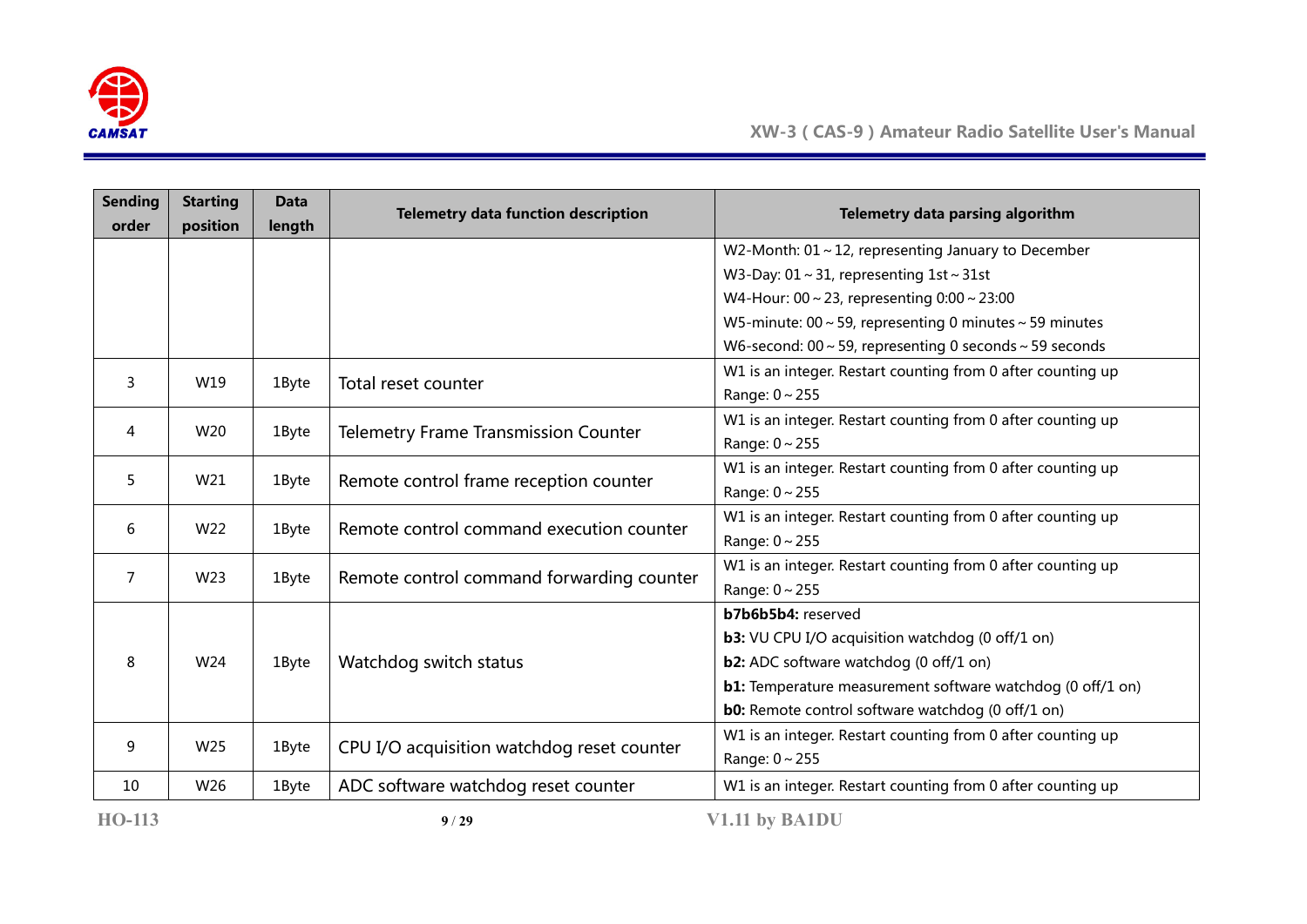

| <b>Sending</b><br>order | <b>Starting</b><br>position | <b>Data</b><br>length | <b>Telemetry data function description</b>                 | Telemetry data parsing algorithm                                                                                                                                                                                                                                                                                                                                                                                                                                                                                                                             |
|-------------------------|-----------------------------|-----------------------|------------------------------------------------------------|--------------------------------------------------------------------------------------------------------------------------------------------------------------------------------------------------------------------------------------------------------------------------------------------------------------------------------------------------------------------------------------------------------------------------------------------------------------------------------------------------------------------------------------------------------------|
|                         |                             |                       |                                                            | Range: 0~255                                                                                                                                                                                                                                                                                                                                                                                                                                                                                                                                                 |
| 11                      | W27                         | 1Byte                 | Temperature measurement software watchdog<br>reset counter | W1 is an integer. Restart counting from 0 after counting up<br>Range: $0 \sim 255$                                                                                                                                                                                                                                                                                                                                                                                                                                                                           |
| 12                      | W28                         | 1Byte                 | software<br>watchdog<br>Remote control<br>reset<br>counter | W1 is an integer. Restart counting from 0 after counting up<br>Range: $0 \sim 255$                                                                                                                                                                                                                                                                                                                                                                                                                                                                           |
| 13                      | W29                         | 1Byte                 | Working status 1                                           | <b>b7:</b> Allow to set to track mode (0 disable/1 enable)<br>b6: Photo download enable (0 disable/1 enable)<br><b>b5:</b> Delayed telemetry switch status (0 off/1 on)<br><b>b4:</b> Test mode enable (0 disable/1 enable)<br>b3: 0: Linear transponder off; 1: Linear transponder on.<br><b>b2:</b> OBDH time calibration enable (0 disable/1 enable)<br><b>b1:</b> Telemetry transmit RF power(0 low power/1 high power)<br><b>b0:</b> Program control mode enable (0-disable/1 enable)                                                                   |
| 14                      | W30                         | 1Byte                 | Working status 2                                           | <b>b7:</b> In-orbit mode (0 not In-orbit/1 In-orbit)<br><b>b6:</b> Battery discharge switch is on (0 off/1 on)<br><b>b5:</b> Program control mode switch enable (0 disable/1 enable)<br><b>b4:</b> OBDH B on A off power distribution switch status (0 off/1 on)<br><b>b3:</b> OBDH A on B off power distribution switch status (0 off/1 on)<br>b2: VHF antenna deployed state (0 not deployed/1 deployed)<br><b>b1:</b> UHF antenna expanded state (0 not expanded/1 expanded)<br><b>b0:</b> the status of the total antenna deployment switch (0 off/1 on) |
| 15                      | W31                         | 1Byte                 | Working status 3                                           | <b>b7:</b> Waiting for into orbit mode (0 not/1 waiting)                                                                                                                                                                                                                                                                                                                                                                                                                                                                                                     |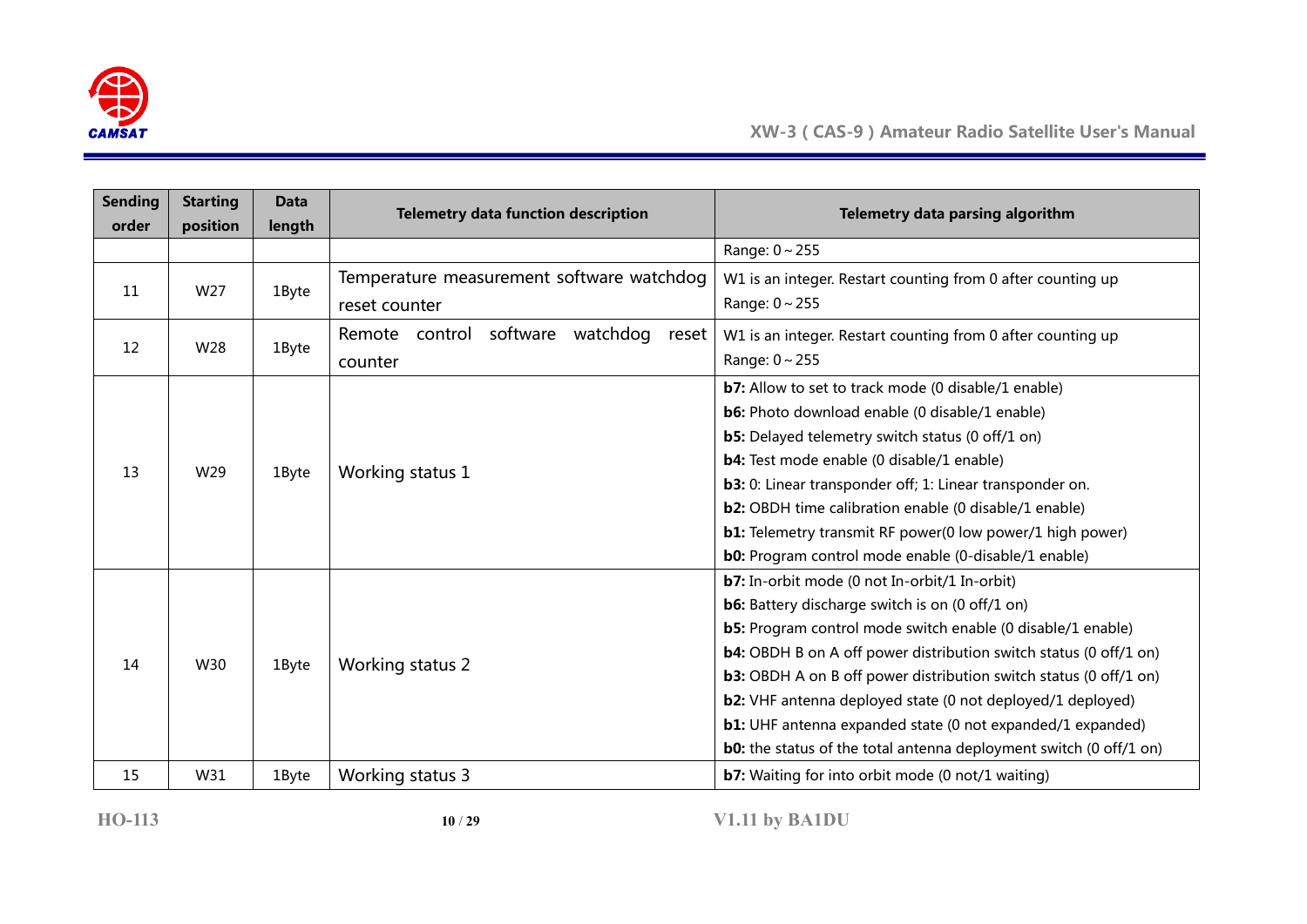

| <b>Sending</b><br>order | <b>Starting</b><br>position | Data<br>length | <b>Telemetry data function description</b> | Telemetry data parsing algorithm                                     |
|-------------------------|-----------------------------|----------------|--------------------------------------------|----------------------------------------------------------------------|
|                         |                             |                |                                            | <b>b6:</b> On-Track mode (0 non/1 On-track)                          |
|                         |                             |                |                                            | <b>b5:</b> OBDH SPI state (0 normal/1 failure)                       |
|                         |                             |                |                                            | <b>b4:</b> ADC I2C state (0 normal/1 failure)                        |
|                         |                             |                |                                            | <b>b3:</b> Temperature measurement I2C state (0 normal/1 failure)    |
|                         |                             |                |                                            | <b>b2:</b> Clock I2C state (0 normal/1 failure)                      |
|                         |                             |                |                                            | <b>b1:</b> Inertial navigator serial port state (0 normal/1 failure) |
|                         |                             |                |                                            | <b>b0:</b> Flash SPI state (0 normal/1 failure)                      |
| 16                      | W32                         | 2Byte          | 12V power supply voltage                   | W1 is the integer part, W2 is the decimal part (1 decimal place)     |
|                         |                             |                |                                            | Range: $0 \sim 15.0(V)$                                              |
| 17                      | W34                         | 2Byte          | VU 12V power supply current                | W1W2 is an integer                                                   |
|                         |                             |                |                                            | Range: 0~1500(mA)                                                    |
| 18                      | W36                         | 2Byte          | VU 5V power supply voltage                 | W1 is the integer part, W2 is the decimal part (2 decimal places)    |
|                         |                             |                |                                            | Range: $0 \sim 10.00(V)$                                             |
| 19                      | W38                         | 2Byte          | VU 3.8V power supply voltage               | W1 is the integer part, W2 is the decimal part (2 decimal places)    |
|                         |                             |                |                                            | Range: $0 \sim 5.00(V)$                                              |
| 20                      | W40                         | 2Byte          | IHU 3.3V voltage 1                         | W1 is the integer part, W2 is the decimal part (2 decimal places)    |
|                         |                             |                |                                            | Range: $0V \sim 5.00(V)$                                             |
| 21                      | W42                         | 2Byte          | IHU 3.3V voltage 2                         | W1 is the integer part, W2 is the decimal part (2 decimal places)    |
|                         |                             |                |                                            | Range: $0V \sim 5.00(V)$                                             |
| 22                      | W44                         | 2Byte          |                                            | W1W2 is an integer                                                   |
|                         |                             |                | IHU 3.8V current                           | Range: $0 \sim 500$ (mA)                                             |
| 23                      | W46                         | 2Byte          | UHF transmitter 3.8V current               | W1W2 is an integer                                                   |
|                         |                             |                |                                            | Range: $0 \sim 500$ (mA)                                             |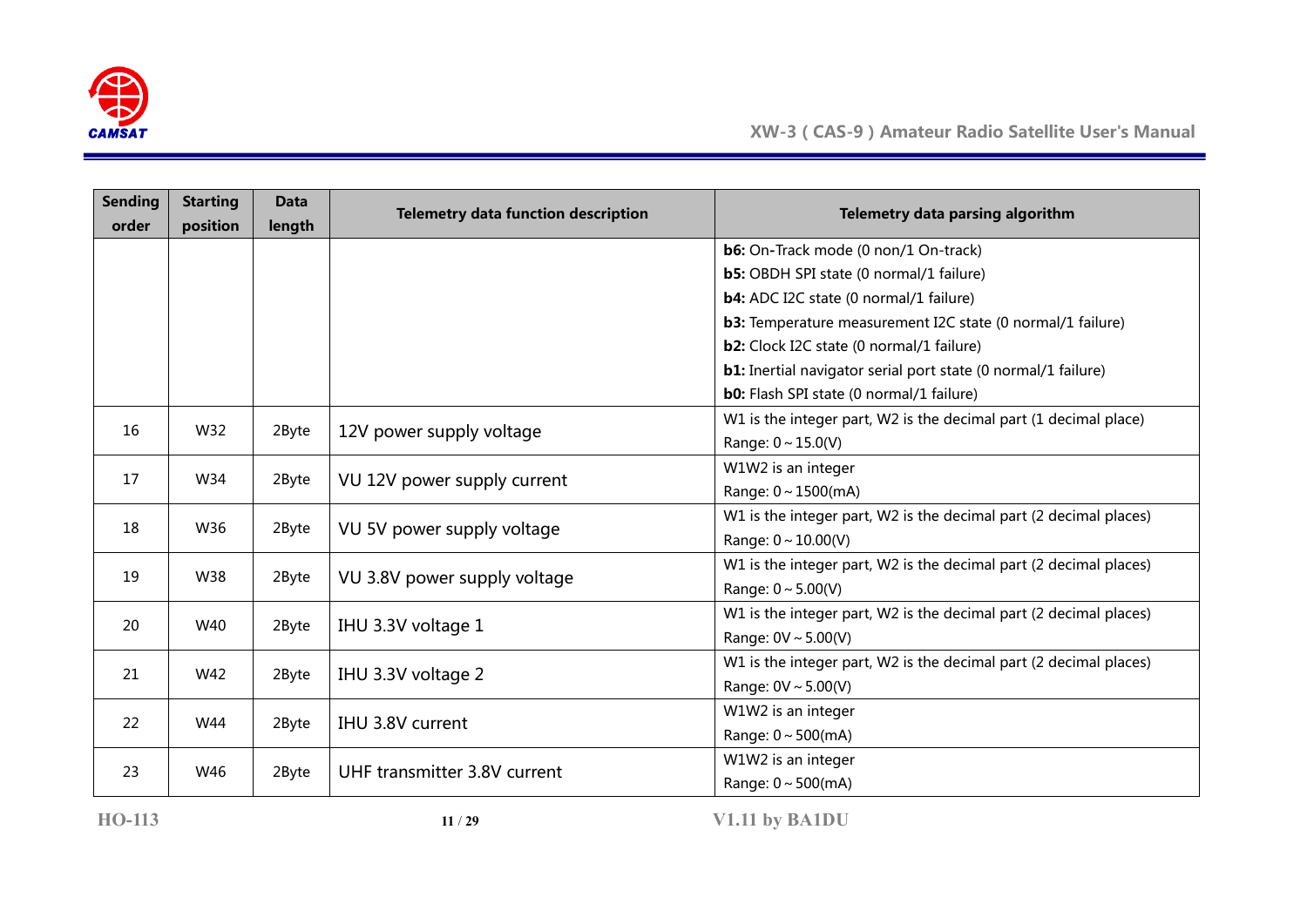

| <b>Sending</b><br>order | <b>Starting</b><br>position | <b>Data</b><br>length | <b>Telemetry data function description</b> | Telemetry data parsing algorithm                                                   |
|-------------------------|-----------------------------|-----------------------|--------------------------------------------|------------------------------------------------------------------------------------|
| 24                      | W48                         | 2Byte                 | VHF receiver 3.8V current                  | W1W2 is an integer                                                                 |
|                         |                             |                       |                                            | Range: $0 \sim 500$ (mA)                                                           |
| 25                      | W50                         | 2Byte                 | VHF AGC voltage                            | W1 is the integer part, W2 is the decimal part (2 decimal places)                  |
|                         |                             |                       |                                            | Range: $0 \sim 5.00(V)$                                                            |
| 26                      | W52                         | 2Byte                 | RF transmit power                          | W1W2 is an integer                                                                 |
|                         |                             |                       |                                            | Range: $0 \sim 2000$ (mW)                                                          |
| 27                      | W54                         | 2Byte                 | RF reflected power                         | W1W2 is an integer                                                                 |
|                         |                             |                       |                                            | Range: 0~1000(mW)                                                                  |
| 28                      | W56                         | 2Byte                 |                                            | W1 is the integer part, W2 is the decimal part (1 decimal place)                   |
|                         |                             |                       | Thermoelectric generator voltage 1         | Range: $0 \sim 30.0(V)$                                                            |
| 29                      | W <sub>58</sub>             |                       |                                            | W1 is the integer part, W2 is the decimal part (1 decimal place)                   |
|                         |                             | 2Byte                 | Thermoelectric generator voltage 2         | Range: $0 \sim 30.0(V)$                                                            |
|                         |                             |                       |                                            | B7 of W1 is the sign bit, 0 is positive, 1 is negative; b6~b0 are numerical        |
| 30                      | W60                         | 1Byte                 | UHF Transmitter PA temperature             | <b>bits</b>                                                                        |
|                         |                             |                       |                                            | Range: $-100 \sim +100$ (°C)                                                       |
|                         |                             |                       |                                            | B7 of W1 is the sign bit, 0 is positive, 1 is negative; b6~b0 are numerical        |
| 31                      | W61                         | 1Byte                 | <b>VHF Receiver temperature</b>            | <b>bits</b>                                                                        |
|                         |                             |                       |                                            | Range: $-100 \sim +100$ (°C)                                                       |
|                         |                             |                       |                                            | B7 of W1 is the sign bit, 0 is positive, 1 is negative; $b6 \sim b0$ are numerical |
| 32                      | W62                         | 1Byte                 | IHU temperature                            | <b>bits</b>                                                                        |
|                         |                             |                       |                                            | Range: $-100 \sim +100$ (°C)                                                       |
| 33                      |                             |                       |                                            | B7 of W1 is the sign bit, 0 is positive, 1 is negative; b6~b0 are numerical        |
|                         | W63                         | 1Byte                 | Thermoelectric generator temperature 1     | <b>bits</b>                                                                        |

**HO-113 12** / **29 V1.11 by BA1DU**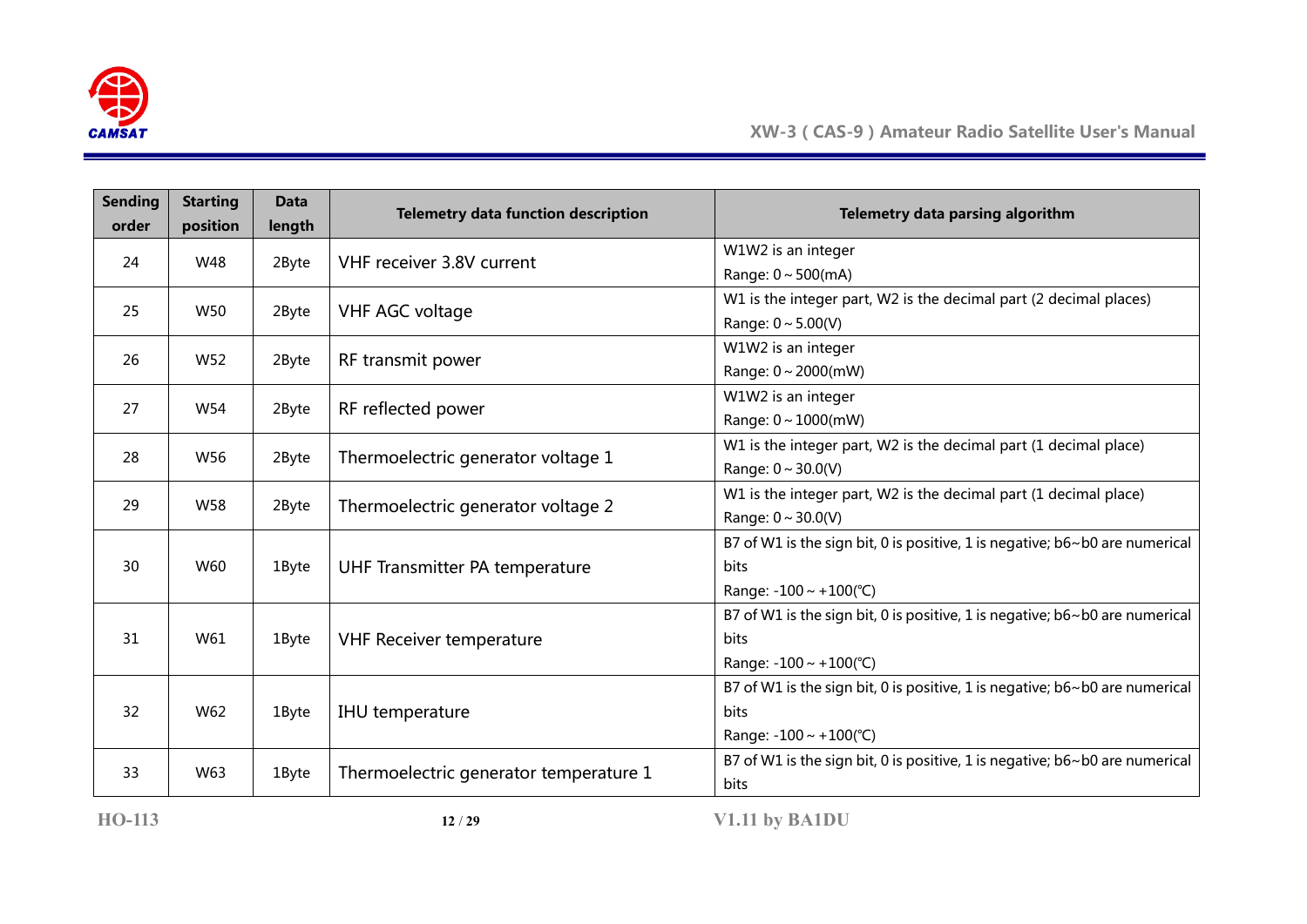

| <b>Sending</b> | <b>Starting</b> | <b>Data</b>                                        | <b>Telemetry data function description</b>          | Telemetry data parsing algorithm                                            |
|----------------|-----------------|----------------------------------------------------|-----------------------------------------------------|-----------------------------------------------------------------------------|
| order          | position        | length                                             |                                                     |                                                                             |
|                |                 |                                                    |                                                     | Range: -127 ~ +127(°C)                                                      |
|                |                 |                                                    |                                                     | B7 of W1 is the sign bit, 0 is positive, 1 is negative; b6~b0 are numerical |
| 34             | W64             | 1Byte                                              | Thermoelectric generator temperature 2              | bits                                                                        |
|                |                 |                                                    |                                                     | Range: -127 ~ +127 (°C)                                                     |
|                |                 |                                                    |                                                     | W1-Hour: $00 \sim 23$ , representing $0:00 \sim 23:00$                      |
| 35             | W65             | 3Byte                                              | Current delay telemetry interval                    | W2-Minute: $00 \sim 59$ , representing 0 minute $\sim 59$ minutes           |
|                |                 |                                                    |                                                     | W3-second: $00 \sim 59$ , representing 0 second $\sim 59$ seconds           |
|                |                 |                                                    |                                                     | W1-Year: $0 \sim 99$ , representing $2000 \sim 2099$                        |
|                |                 |                                                    |                                                     | W2-Month: $01 \sim 12$ , representing January to December                   |
|                |                 | W68<br>Delay telemetry start time setting<br>6Byte | W3-Day: $01 \sim 31$ , representing $1st \sim 31st$ |                                                                             |
| 36             |                 |                                                    |                                                     | W4-Hour: $00 \sim 23$ , representing $0:00 \sim 23:00$                      |
|                |                 |                                                    |                                                     | W5-minute: $00 \sim 59$ , representing 0 minute $\sim 59$ minutes           |
|                |                 |                                                    |                                                     | W6-second: 00 $\sim$ 59, representing 0 second $\sim$ 59 seconds            |
|                |                 |                                                    |                                                     | W1-Hour: $00 \sim 23$ , representing $0:00 \sim 23:00$                      |
| 37             | W74             | 3Byte                                              | Delay telemetry interval setting                    | W2-Minute: $00 \sim 59$ , representing 0 minutes $\sim 59$ minutes          |
|                |                 |                                                    |                                                     | W3-second: $00 \sim 59$ , representing 0 seconds $\sim 59$ seconds          |
| 38             | W77             |                                                    |                                                     | W1W2W3 is an integer                                                        |
|                |                 | 3Byte                                              | Delay telemetry times setting                       | Range: $0 \sim 16777215$                                                    |
|                |                 |                                                    |                                                     | $W_1W_2$ : Q0L Q0H                                                          |
| 39             | W80             | 2Byte                                              | Attitude quaternion q0                              | q0=((Q0H < < 8) Q0L)/32768                                                  |
| 40             | W82             |                                                    |                                                     | $W_1W_2$ : Q1L Q1H                                                          |
|                |                 | 2Byte                                              | Attitude quaternion q1                              | $q1 = ((Q1H < 8)   Q1L)/32768$                                              |
| 41             | W84             | 2Byte                                              | Attitude quaternion q2                              | $W_1W_2$ : Q2L Q2H                                                          |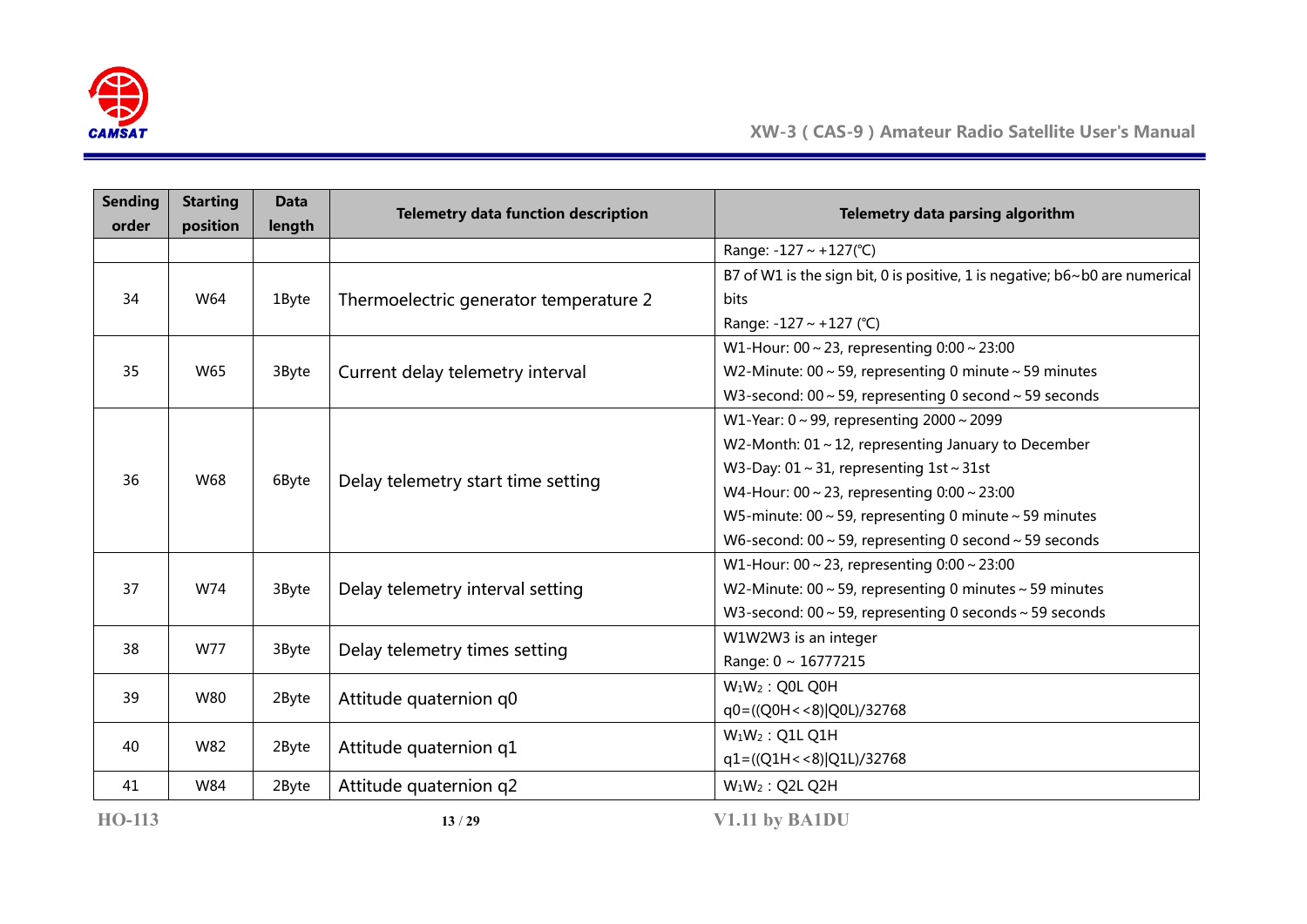

| <b>Sending</b><br>order | <b>Starting</b><br>position | <b>Data</b><br>length | <b>Telemetry data function description</b> | Telemetry data parsing algorithm        |                                                                  |  |  |  |  |  |  |
|-------------------------|-----------------------------|-----------------------|--------------------------------------------|-----------------------------------------|------------------------------------------------------------------|--|--|--|--|--|--|
|                         |                             |                       |                                            | q2=((Q2H < < 8) Q2L)/32768              |                                                                  |  |  |  |  |  |  |
| 42                      | W86                         | 2Byte                 | Attitude quaternion q3                     | $W_1W_2$ : Q3L Q3H                      |                                                                  |  |  |  |  |  |  |
|                         |                             |                       |                                            | q3=((Q3H < < 8) Q3L)/32768              |                                                                  |  |  |  |  |  |  |
| 43                      | <b>W88</b>                  | 2Byte                 | X-axis angular speed                       | $W_1W_2$ : WxL WxH                      |                                                                  |  |  |  |  |  |  |
|                         |                             |                       |                                            | $Wx = ((WxH < 8) WxL)/32768*2000(°/s))$ |                                                                  |  |  |  |  |  |  |
| 44                      | W90                         | 2Byte                 | Y axis angular speed                       | $W_1W_2$ : WyL WyH                      |                                                                  |  |  |  |  |  |  |
|                         |                             |                       |                                            | $Wy=((WyH << 8) WyL)/32768*2000(°/s))$  |                                                                  |  |  |  |  |  |  |
| 45                      | W92                         | 2Byte                 | Z-axis angular speed                       | $W_1W_2$ : WzL WzH                      |                                                                  |  |  |  |  |  |  |
|                         |                             |                       |                                            | Wz=((WzH<<8) WzL)/32768*2000(°/s)       |                                                                  |  |  |  |  |  |  |
|                         |                             |                       |                                            | W1 second highest byte                  | The four bytes are the accumulated                               |  |  |  |  |  |  |
| 46                      | W94                         | 4Byte                 | Satellite time seconds                     | W2 second high byte                     | value of the whole second of UTC since                           |  |  |  |  |  |  |
|                         |                             |                       |                                            | W3 second low byte                      | 0:00:00:00 UTC on January 1, 2009 (0:00                          |  |  |  |  |  |  |
|                         |                             |                       |                                            | W4 second lowest byte                   | after the jumped second).                                        |  |  |  |  |  |  |
| 47                      | W98                         | 2Byte                 | Satellite time milliseconds                | W1W2 is an integer                      |                                                                  |  |  |  |  |  |  |
| 48                      | W100                        | 2Byte                 | Satellite primary bus voltage              |                                         | W1 is the integer part, W2 is the decimal part (1 decimal place) |  |  |  |  |  |  |
|                         |                             |                       |                                            | Range: $0 \sim 30.0(V)$                 |                                                                  |  |  |  |  |  |  |
| 49                      | W102                        | 2Byte                 | Satellite load total current               |                                         | W1 is the integer part, W2 is the decimal part (1 decimal place) |  |  |  |  |  |  |
|                         |                             |                       |                                            | Range: $0 \sim 10.0(A)$                 |                                                                  |  |  |  |  |  |  |
| 50                      | W104                        | 2Byte                 | Solar array current                        |                                         | W1 is the integer part, W2 is the decimal part (1 decimal place) |  |  |  |  |  |  |
|                         |                             |                       |                                            | Range: $0 \sim 10.0(A)$                 |                                                                  |  |  |  |  |  |  |
| 51                      | W106                        | 2Byte                 | Battery charging current                   |                                         | W1 is the integer part, W2 is the decimal part (1 decimal place) |  |  |  |  |  |  |
| <b>HO-113</b>           |                             |                       | 14/29                                      | V1.11 by BA1DU                          |                                                                  |  |  |  |  |  |  |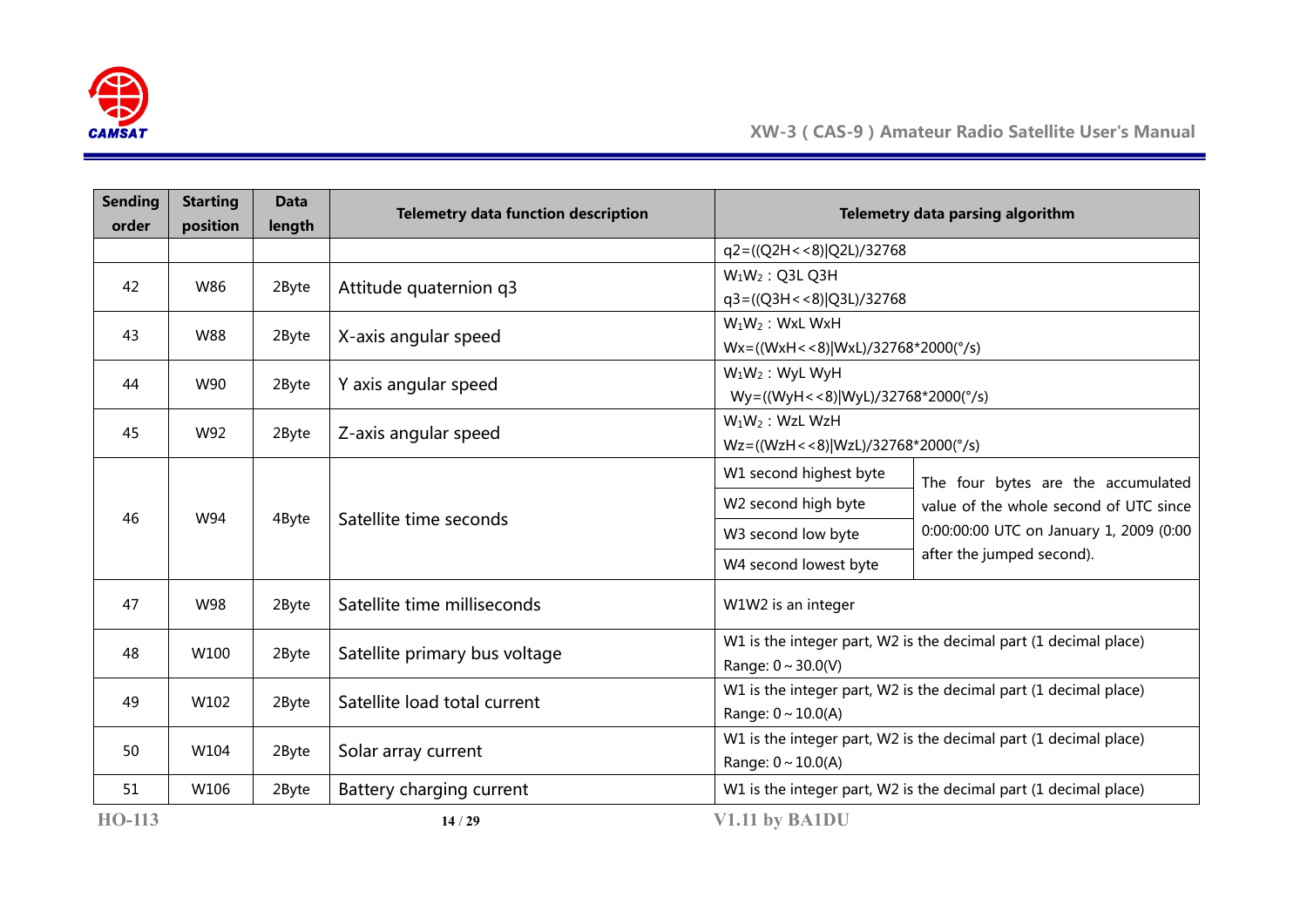

| <b>Sending</b><br>order | <b>Starting</b><br>position | <b>Data</b><br>length | <b>Telemetry data function description</b> | Telemetry data parsing algorithm                                                                                                                                                                                                                                                                                                                                                                                                                                                                                                                                                                                                                                                                                                                                                                                                                                                                              |
|-------------------------|-----------------------------|-----------------------|--------------------------------------------|---------------------------------------------------------------------------------------------------------------------------------------------------------------------------------------------------------------------------------------------------------------------------------------------------------------------------------------------------------------------------------------------------------------------------------------------------------------------------------------------------------------------------------------------------------------------------------------------------------------------------------------------------------------------------------------------------------------------------------------------------------------------------------------------------------------------------------------------------------------------------------------------------------------|
|                         |                             |                       |                                            | Range: $0 \sim -10.0(A)$                                                                                                                                                                                                                                                                                                                                                                                                                                                                                                                                                                                                                                                                                                                                                                                                                                                                                      |
| 52                      | W108                        | 2Byte                 | Battery discharge current                  | W1 is the integer part, W2 is the decimal part (1 decimal place)<br>Range: $0 \sim 10.0(A)$                                                                                                                                                                                                                                                                                                                                                                                                                                                                                                                                                                                                                                                                                                                                                                                                                   |
| 53                      | W110                        | 2Byte                 | +5.3V supply voltage                       | W1 is the integer part, W2 is the decimal part (1 decimal place)<br>Range: $0 \sim 30.0(V)$                                                                                                                                                                                                                                                                                                                                                                                                                                                                                                                                                                                                                                                                                                                                                                                                                   |
| 54                      | W112                        | 1Byte                 | Satellite attitude control mode            | b7~b0 (the following are hexadecimal representations, where b7~b4<br>correspond to the main operating mode, and b3~b0 correspond to the<br>sub-mode):<br>0x00--Active segment mode<br>0x11-Full attitude capture mode: Rate damping<br>0x12-Full attitude capture mode: Sun search<br>0x13-Full attitude capture mode: Orientation to sun<br>0x14-Full attitude capture mode: Orientation to the ground<br>0x15-Full attitude capture mode: Maneuvering to the sun<br>0x20-Attitude maneuver mode<br>0x23-Attitude maneuver mode: Switch to cruise to the sun<br>0x24-Attitude maneuver mode: Switch to normal operation<br>0x25-Attitude maneuver mode: Switch to offset flight<br>0x26-Attitude maneuver mode: Switch to a fixed point to stare<br>0x27-Attitude maneuver mode: Switch to inertial space pointing<br>0x30-Cruising mode to the sun<br>0x40-Normal operating mode<br>0x50-Biased flight mode |

**HO-113 15** / **29 V1.11 by BA1DU**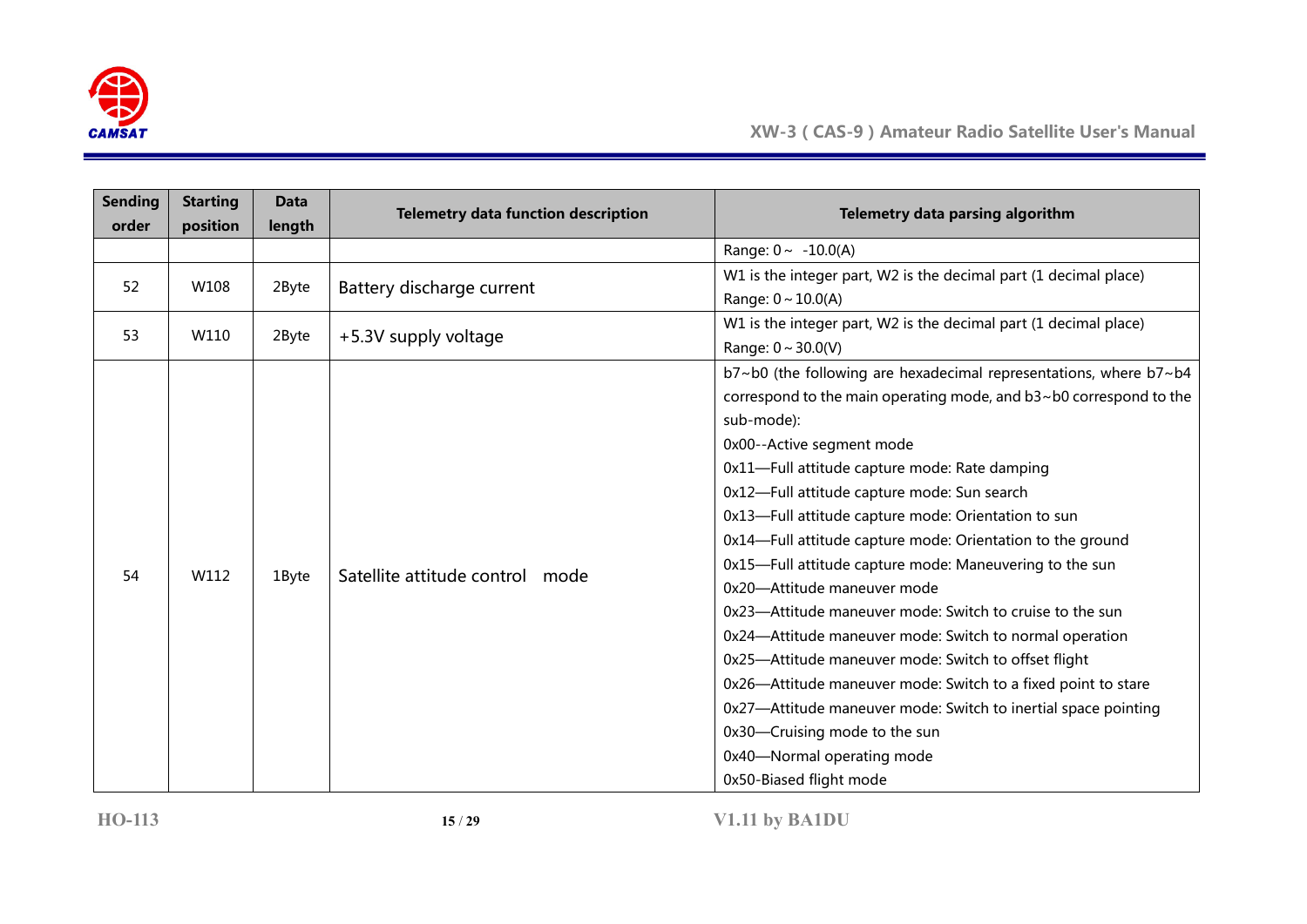

| <b>Sending</b><br>order | <b>Starting</b><br>position | <b>Data</b><br>length | <b>Telemetry data function description</b> | Telemetry data parsing algorithm                                     |
|-------------------------|-----------------------------|-----------------------|--------------------------------------------|----------------------------------------------------------------------|
|                         |                             |                       |                                            | 0x60-Fixed-point staring mode                                        |
|                         |                             |                       |                                            | 0x70-Inertial space pointing mode                                    |
|                         |                             |                       |                                            | 0xB0-Track control mode                                              |
|                         |                             |                       |                                            | 0xC0-Stop control mode                                               |
|                         |                             |                       |                                            | 0xD0-Reset mode                                                      |
|                         |                             |                       |                                            | Other: Invalid mode                                                  |
|                         |                             |                       |                                            | B7 of W1 is a character bit, 0 is positive, 1 is negative; b6~b0 are |
| 55                      | W113                        | 1Byte                 | Satellite longitude                        | numeric bits                                                         |
|                         |                             |                       |                                            | Range: N*2, (-180 ° ~180 °)                                          |
|                         |                             |                       |                                            | B7 of W1 is a character bit, 0 is positive, 1 is negative; b6~b0 are |
| 56                      | W114                        | 1Byte                 | Satellite latitude                         | numeric bits                                                         |
|                         |                             |                       |                                            | Range: $N*2$ , (-90 $\circ$ ~90 $\circ$ )                            |
|                         |                             |                       |                                            | B7 of W1 is a character bit, 0 is positive, 1 is negative; b6~b0 are |
| 57                      | W115                        | 1Byte                 | Rolling angle estimation                   | numeric bits                                                         |
|                         |                             |                       |                                            | Range: -125 ~ +125 °                                                 |
|                         |                             |                       |                                            | B7 of W1 is a character bit, 0 is positive, 1 is negative; b6~b0 are |
| 58                      | W116                        | 1Byte                 | Pitch angle estimation                     | numeric bits                                                         |
|                         |                             |                       |                                            | Range: -125 ~ +125 °                                                 |
|                         |                             |                       |                                            | B7 of W1 is a character bit, 0 is positive, 1 is negative; b6~b0 are |
| 59                      | W117                        | 1Byte                 | Yaw angle estimation                       | numeric bits                                                         |
|                         |                             |                       |                                            | Range: $-125 \sim +125$ °                                            |
| 60                      | W118                        | 2Byte                 | Uplink remote control data block counter   | W1 is the high byte, W2 is the low byte                              |
|                         |                             |                       |                                            | Range: $0 \sim 65535$                                                |

**HO-113 16** / **29 V1.11 by BA1DU**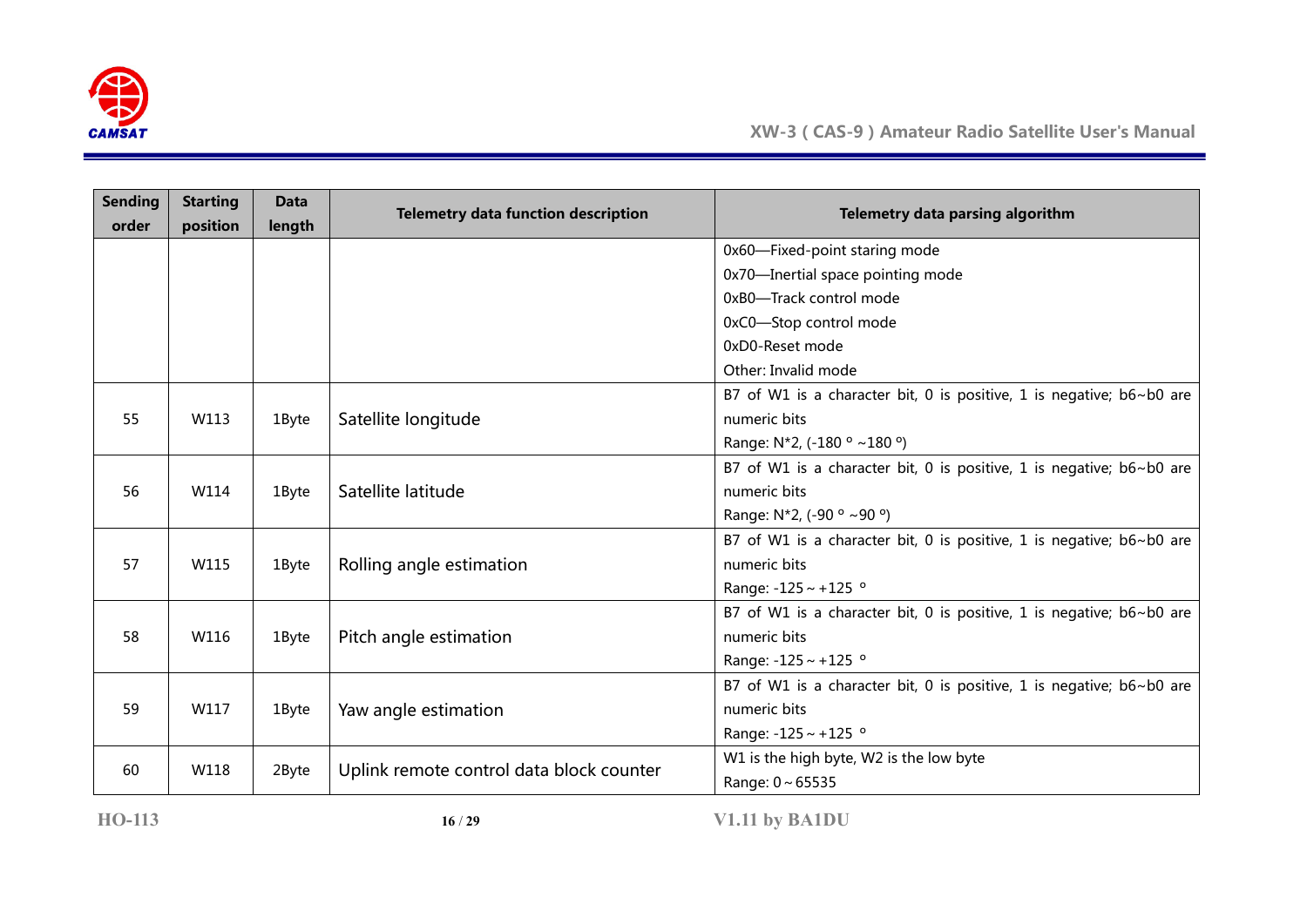

| <b>Sending</b> | <b>Starting</b> | <b>Data</b> | <b>Telemetry data function description</b> | Telemetry data parsing algorithm                                                |  |  |  |  |  |
|----------------|-----------------|-------------|--------------------------------------------|---------------------------------------------------------------------------------|--|--|--|--|--|
| order          | position        | length      |                                            |                                                                                 |  |  |  |  |  |
|                |                 |             |                                            | b7: X-band transceiver transmitter switch status 1: On; 0: Off                  |  |  |  |  |  |
|                |                 |             |                                            | <b>b6:</b> X-band transceiver position synchronization lock indication 1:       |  |  |  |  |  |
|                |                 |             |                                            | locked; 0: lost lock                                                            |  |  |  |  |  |
|                |                 |             |                                            | <b>b5:</b> X-band transceiver remote control carrier lock indication 1: locked; |  |  |  |  |  |
|                |                 |             |                                            | 0: lost lock                                                                    |  |  |  |  |  |
|                |                 |             |                                            | <b>b4:</b> X-band transceiver remote control pseudo code lock indication 1:     |  |  |  |  |  |
| 61             | W120            | 1Byte       | X-band transceiver working status          | locked; 0: lost lock                                                            |  |  |  |  |  |
|                |                 |             |                                            | <b>b3:</b> CRC check status of X-band transceiver remote control data 1: CRC    |  |  |  |  |  |
|                |                 |             |                                            | is correct; 0: CRC is wrong                                                     |  |  |  |  |  |
|                |                 |             |                                            | <b>b2:</b> X-band transceiver remote control channel status self-check 1:       |  |  |  |  |  |
|                |                 |             |                                            | valid; 0: invalid                                                               |  |  |  |  |  |
|                |                 |             |                                            | <b>b1b0:</b> X-band transceiver remote control code group status 01: Code       |  |  |  |  |  |
|                |                 |             |                                            | group 1; 10: Code group 2                                                       |  |  |  |  |  |
| 62             | W121            |             |                                            | W1 is the integer part, W2 is the decimal part (1 decimal place)                |  |  |  |  |  |
|                |                 | 2Byte       | X-band transceiver AGC voltage             | Range: $0 \sim 6.6(V)$                                                          |  |  |  |  |  |
|                | W123            |             |                                            | W1 is the integer part, W2 is the decimal part (1 decimal place)                |  |  |  |  |  |
| 63             |                 | 2Byte       | X-band transceiver transmit power level    | Range: $0 \sim 6.6(V)$                                                          |  |  |  |  |  |
|                |                 |             |                                            | <b>b7~b4:</b> X-band transceiver baseband execution counter $0 \sim 15$         |  |  |  |  |  |
|                |                 |             |                                            | <b>b3b2:</b> X-band transceiver SPI interface empty flag 01: valid; 10: invalid |  |  |  |  |  |
| 64             | W125            |             |                                            | <b>b1:</b> X-band transceiver SPI-MISO data with or without monitoring 1:       |  |  |  |  |  |
|                |                 | 1Byte       | X-band transceiver SPI interface status    | with data; 0: without data                                                      |  |  |  |  |  |
|                |                 |             |                                            | <b>b0:</b> X-band transceiver SPI-MOSI data with or without monitoring 1:       |  |  |  |  |  |
|                |                 |             |                                            | with data; 0: without data                                                      |  |  |  |  |  |

**HO-113 17** / **29 V1.11 by BA1DU**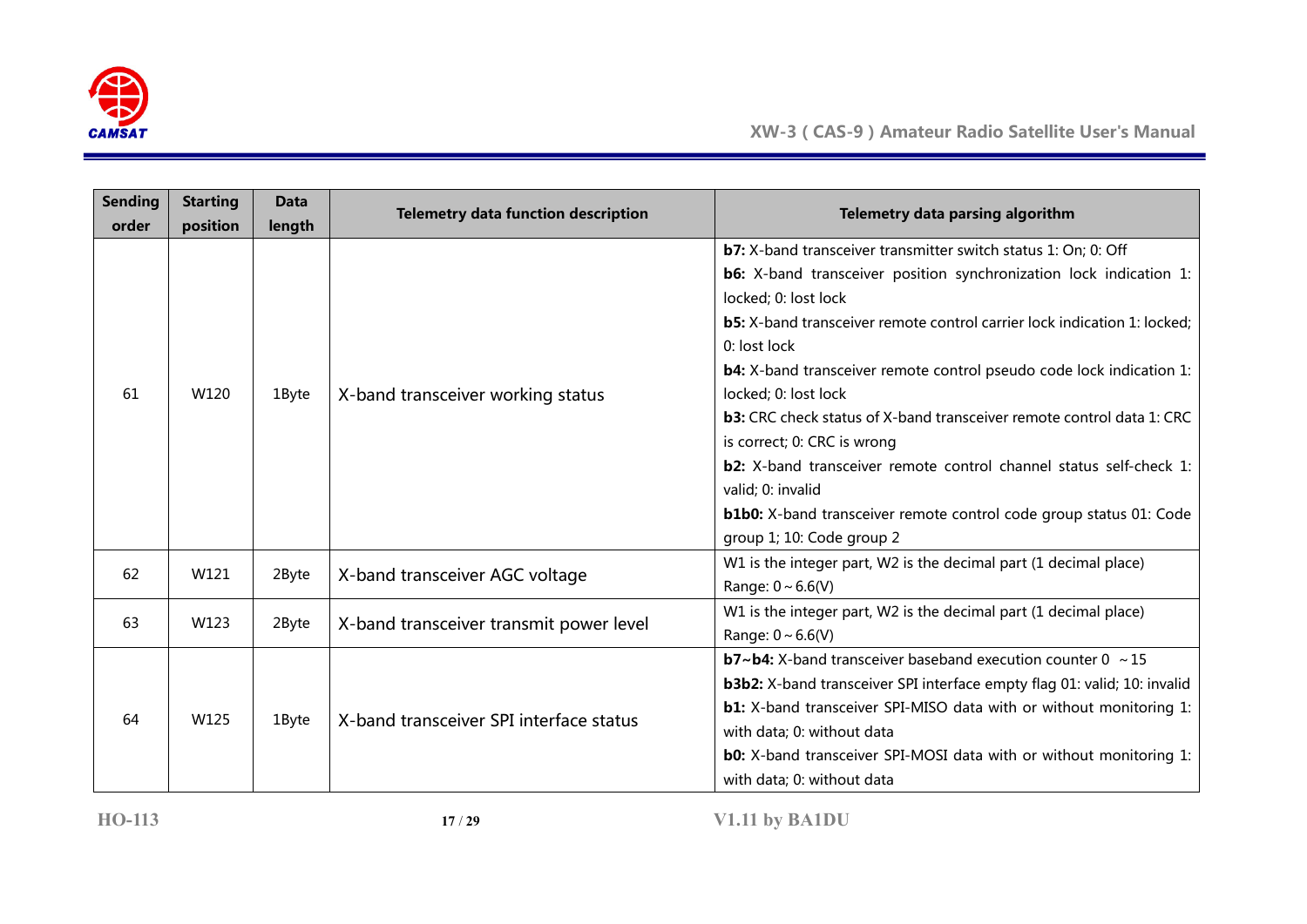

## **4、Space camera photo data:**

XW-3 (CAS-9) satellite can store up to 10 photos taken by the space camera. The newly taken photo data will overwrite the old photo data, first in, first out. There are two photo resolutions, one is 256x256 pixels, and the data size of each photo is 64k bytes; the other is 512x512 pixels, and the data size of each photo is 256k bytes. Users can download the photo storage information to learn about the photos stored on the satellite, and select the photos to download.

#### **(1)Photo storage information**

XW-3 (CAS-9) satellite photo storage information is stored in the solid-state memory on the satellite in the following format.

| <b>Function code</b>   | Photo storage information content |
|------------------------|-----------------------------------|
| 7Bvte                  | 80Byte                            |
| W0~W6:0x02000100010057 | W7~W86                            |

| Photo storage information content             |                                               |  |                                         |  |  |  |  |  |  |
|-----------------------------------------------|-----------------------------------------------|--|-----------------------------------------|--|--|--|--|--|--|
| <b>Article 1 Photo storage</b><br>information | <b>Article 2 Photo storage</b><br>information |  | Article 10 Photo storage<br>information |  |  |  |  |  |  |
| 8Byte                                         | 8Byte                                         |  | 8Byte                                   |  |  |  |  |  |  |

The format of each photo storage information is shown in the following table:

| 1Byte | 1 Byte | $\vert$ 1Byte $\vert$ 1Byte $\vert$ |                 | 1Byte  | 1Byte  | 1Byte     |                  | 1Byte |
|-------|--------|-------------------------------------|-----------------|--------|--------|-----------|------------------|-------|
| Year  | Month  | Day                                 | Hour            | Minute | Second | bit7~Bit3 | $Bit2~\sim$ Bit0 | 1Byte |
|       |        |                                     | Photograph time |        | Camera |           | Photo counter    |       |
|       |        |                                     |                 | number |        |           |                  |       |

#### **1) Year, month, day, hour, minute, and second:** the time when the photo data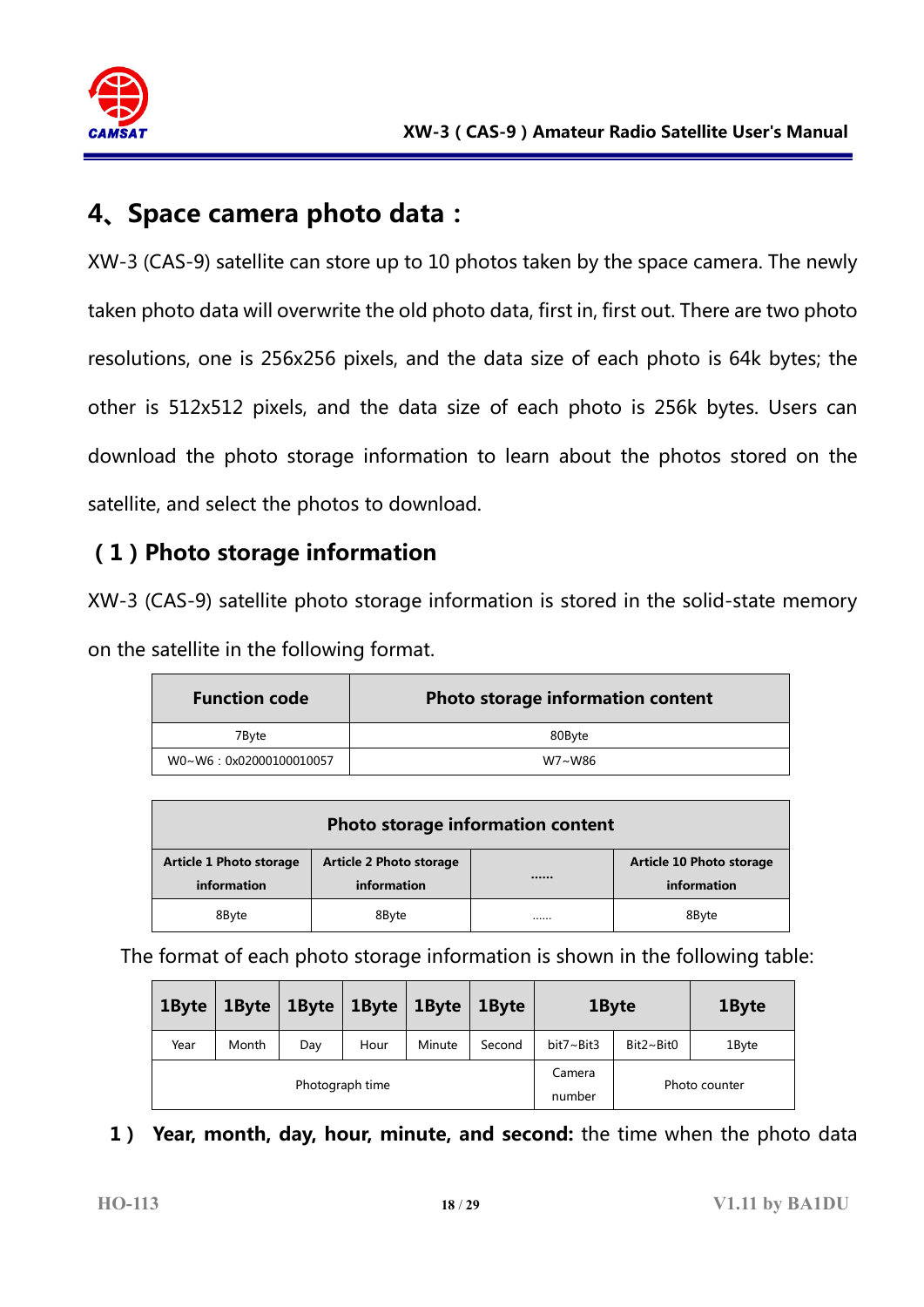

starts to be stored.

- **2) Camera number:** fixed value 1
- **3) Photograph counter:** start counting from 1, and restart counting from 1 when

it is full. 0 is the initial state, which means that no photo has been taken yet.  $1 \sim 999$ 

is the photo count value.

#### **(2)Photo data**

The format of the photo data is shown in the table below:

| <b>Function code</b>      | <b>Photo data content</b> |
|---------------------------|---------------------------|
| 7Byte                     | $\leq$ 249Byte            |
| WO~W6: 0x03xxxx xxxx xxxx | W7~Wn (n≤255)             |

|                 | <b>Photo data content</b>                     |     |      |        |        |                  |                  |       |                         |                |
|-----------------|-----------------------------------------------|-----|------|--------|--------|------------------|------------------|-------|-------------------------|----------------|
|                 | <b>Photo information</b><br><b>Photo data</b> |     |      |        |        |                  |                  |       |                         |                |
| W7              | W8                                            | W9  | W10  | W11    | W12    |                  | W13              | W14   | W15                     | W16~Wn (n≤255) |
| Year            | Month                                         | Day | Hour | Minute | Second | bit7~Bit3        | $Bit2 \sim Bit0$ | 1Byte | 1Byte                   | $\leq$ 240Byte |
| Photograph time |                                               |     |      |        |        | Camera<br>number | Photo counter    |       | Photo<br>specifications | Photo data     |

#### **1) Photo information**

Including photo time, camera number and photo counter. For detailed description,

please refer to this article (instructions related to photo storage information).

#### **2) Photo data**

Fill the data of a certain photo, except for the last frame, the photo data of each

photo frame is 240 bytes, and the photo data of the last frame is the actual number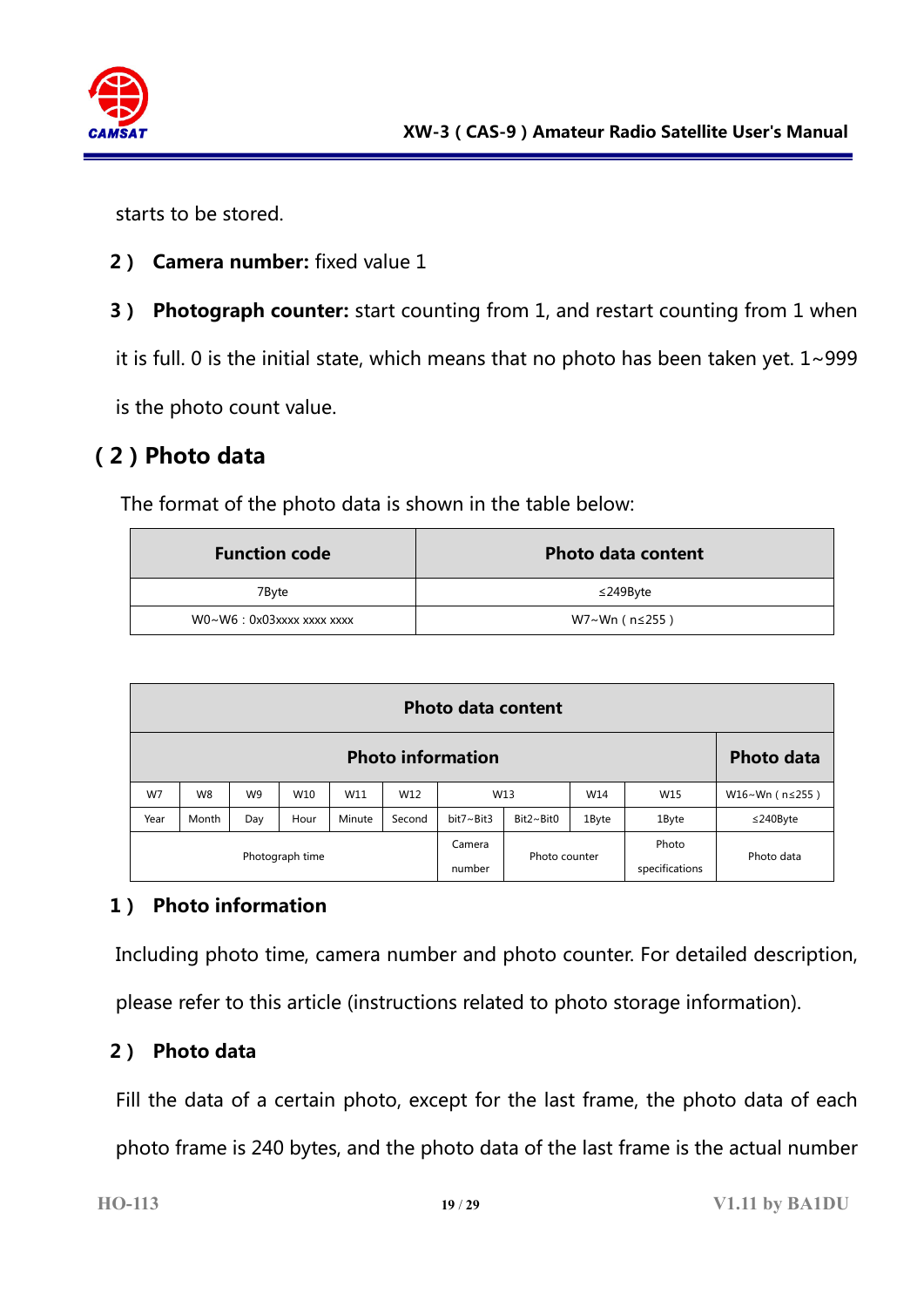

of remaining bytes. The total number of frames in the photo frame is the total number of frames of all the photo data, and the frame number is the frame number of the photo data in all the photo data.

| <b>Photo</b><br>specifications | <b>Width</b><br>(pixels) | High<br>(pixels) | <b>Note</b> |  |  |
|--------------------------------|--------------------------|------------------|-------------|--|--|
|                                |                          |                  | Reserve     |  |  |
|                                |                          |                  | Reserve     |  |  |
| 3                              | 256                      | 256              | 64K bytes   |  |  |
| 4                              | 512                      | 512              | 256K bytes  |  |  |
|                                |                          |                  | Reserve     |  |  |

#### **3) W15 photo specifications**

After downloading the photo data frame, the 240 bytes of "photo data" (the last frame is less than 240 bytes) in the above description of each frame of data are combined in a file in order, the file is saved with the raw extension, and then you can Use the photo browsing tool that can open raw format pictures to view the photos.

#### **(3)Photo data download remote command**

Subsequently public.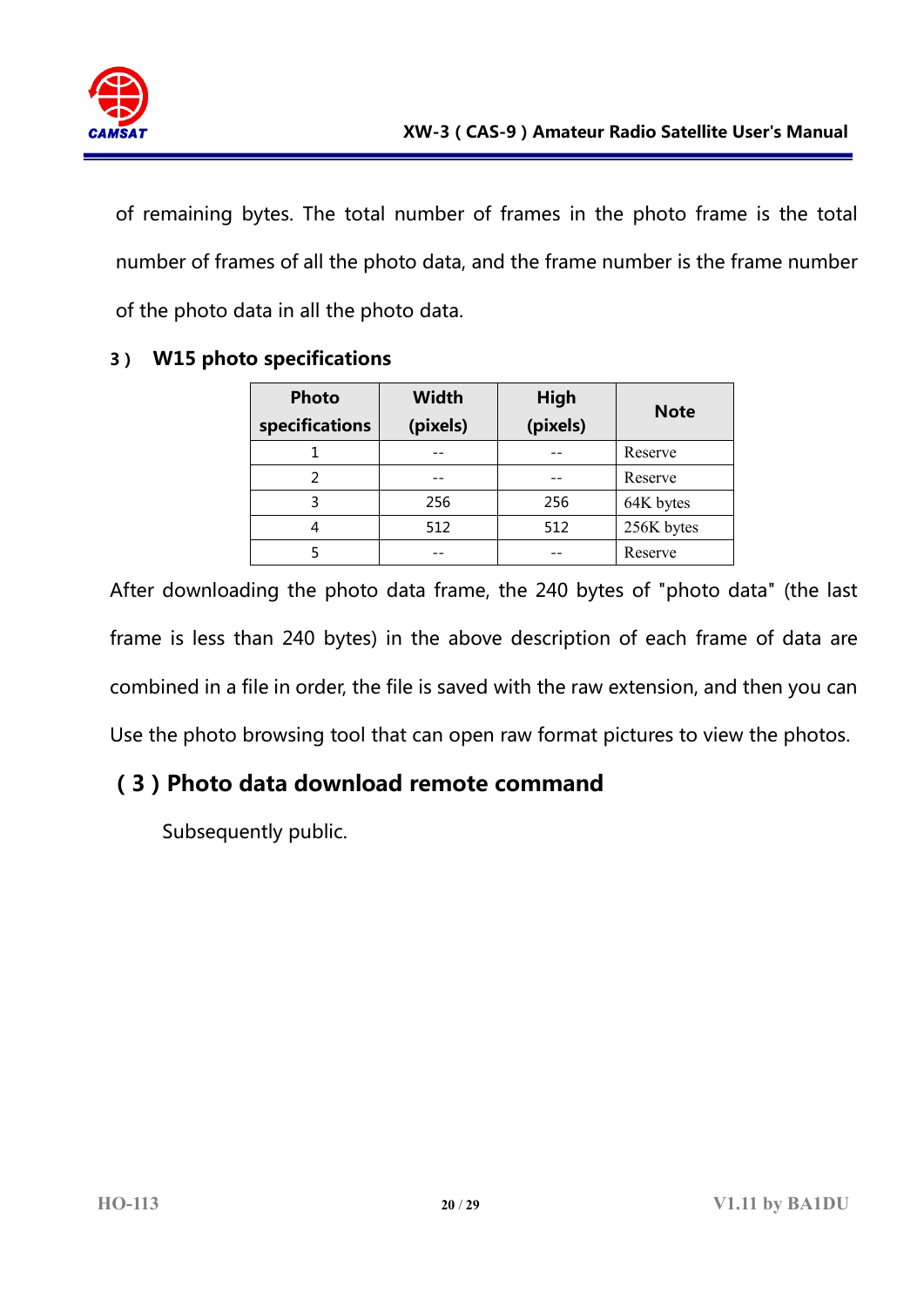

## **4、Test mode telemetry data format:**

CAMSAT XW-3 (CAS-9) satellite test mode is used for in-orbit engineering monitoring, diagnosis and maintenance of the satellite. The test mode is only used when the satellite passes over China. In the test mode, the telemetry data is sent using AX.25 UI frames, with 128 bytes of valid data per frame, including: frame synchronization code (2 bytes) + satellite telemetry data (12 bytes) + total frame counter (1 byte) + Frame counter (1 byte) + Engineering test and diagnostic data (112 bytes). Every 4 frames form a cycle, the frame count value of the first frame is a multiple of 4, and 4 frames are downloaded to the ground every second, with a total of 512 bytes in each cycle.

| Byte No. W  | $\bf{0}$                     | $\mathbf{1}$ | $\overline{2}$           | 3  | 4  | 5  | 6  | 7  | 8  | 9                 | 10 | 11                                            | 12                   | 13 | 14                                      | 15             | 16 | 17 | $\cdots$ | 127 |
|-------------|------------------------------|--------------|--------------------------|----|----|----|----|----|----|-------------------|----|-----------------------------------------------|----------------------|----|-----------------------------------------|----------------|----|----|----------|-----|
| Frame FO    | EB                           | 90           | ##                       | ## | ## | ## | ## | ## |    | Sat. time seconds |    |                                               | Millisec.            |    | M                                       | FE             | ## | ## | ##       | ##  |
| Frame F1    | EB                           | 90           | ##                       | ## | ## | ## | ## | ## | ## | ##                | ## | ##                                            | ##                   | ## | $M+1$                                   | FF             | ## | ## | ##       | ##  |
| Frame F2    | EB                           | 90           | ##                       | ## | ## | ## | ## | ## | ## | ##                | ## | ##                                            | ##                   | ## | $M+2$                                   | 0 <sup>0</sup> | ## | ## | ##       | ##  |
| Frame F3    | EB                           | 90           | ##                       | ## | ## | ## | ## | ## | ## | ##                | ## | ##                                            | ##                   | ## | $M+4$                                   | 02             | ## | ## | ##       | ##  |
| Instruction | Frame<br>synchron<br>ization | code         | Satellite telemetry data |    |    |    |    |    |    |                   |    | Total<br>frame<br>counter<br>(Molded)<br>256) | Frame<br>count<br>er |    | Engineering test<br>and diagnostic data |                |    |    |          |     |
| Total byte  |                              | 2            |                          |    |    |    |    |    | 12 |                   |    |                                               |                      |    | 1                                       | $\mathbf{1}$   |    |    | 112      |     |

**(1)Test mode telemetry frame data format**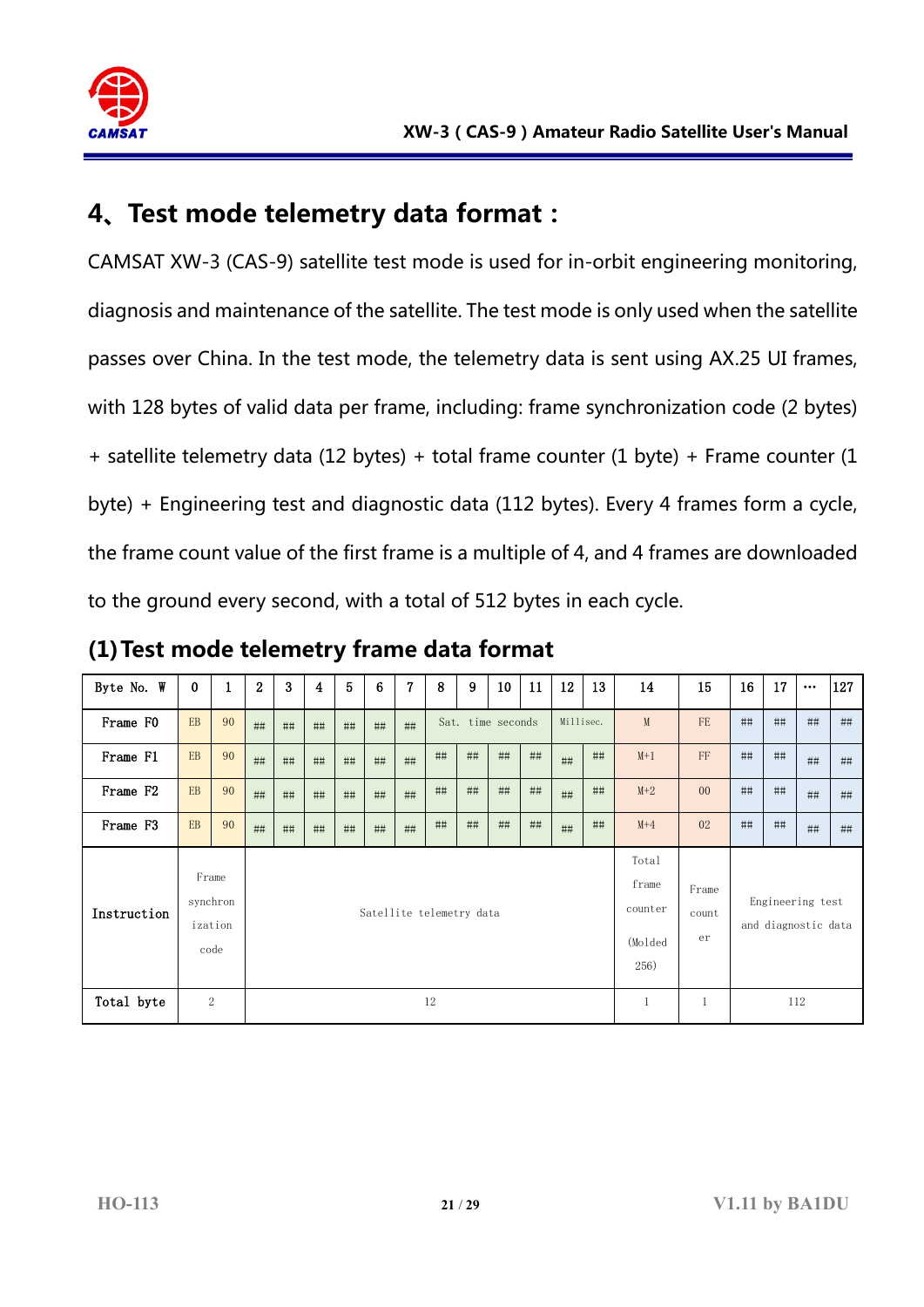

## **(2) Test mode GMSK telemetry data analysis method**

## **F0 frame (frame count is 4n)**

| <b>Sending</b><br>order | <b>Starting</b><br>position   | <b>Data</b><br>length | <b>Telemetry data function description</b>           | Telemetry data parsing algorithm                                                                                                                                                                                                                                                                                                                                                                                                                                                                         |  |  |  |  |
|-------------------------|-------------------------------|-----------------------|------------------------------------------------------|----------------------------------------------------------------------------------------------------------------------------------------------------------------------------------------------------------------------------------------------------------------------------------------------------------------------------------------------------------------------------------------------------------------------------------------------------------------------------------------------------------|--|--|--|--|
| 1                       | F <sub>0</sub> W <sub>2</sub> | 1Byte                 | Total reset counter                                  | W1 is an integer. Restart counting from 0 after counting up<br>Range: $0 \sim 255$                                                                                                                                                                                                                                                                                                                                                                                                                       |  |  |  |  |
| 2                       | F0W3                          | 1Byte                 | <b>Telemetry Frame Transmission Counter</b>          | W1 is an integer. Restart counting from 0 after counting up<br>Range: $0 \sim 255$                                                                                                                                                                                                                                                                                                                                                                                                                       |  |  |  |  |
| 3                       | F0W4                          | 1Byte                 | Remote<br>control<br>command<br>execution<br>counter | W1 is an integer. Restart counting from 0 after counting up<br>Range: $0 \sim 255$                                                                                                                                                                                                                                                                                                                                                                                                                       |  |  |  |  |
| 4                       | F <sub>0</sub> W <sub>5</sub> | 1Byte                 | command<br>forwarding<br>Remote control<br>counter   | W1 is an integer. Restart counting from 0 after counting up<br>Range: $0 \sim 255$                                                                                                                                                                                                                                                                                                                                                                                                                       |  |  |  |  |
| 5                       | F <sub>0</sub> W <sub>6</sub> | 1Byte                 | Working status 1                                     | <b>b7:</b> Allow to set to track mode (0 disable/1 enable)<br><b>b6:</b> Photo download enable (0 disable/1 enable)<br><b>b5:</b> Delayed telemetry switch status (0 off/1 on)<br><b>b4:</b> Test mode enable (0 disable/1 enable)<br><b>b3:</b> 0: Linear transponder off; 1: Linear transponder on.<br><b>b2:</b> OBDH time calibration enable (0 disable/1 enable)<br><b>b1:</b> Telemetry transmit RF power(0 low power/1 high power)<br><b>b0:</b> Program control mode enable (0-disable/1 enable) |  |  |  |  |
| 6                       | F <sub>0</sub> W <sub>7</sub> | 1Byte                 | Working status 2                                     | <b>b7:</b> In-orbit mode (0 not In-orbit/1 In-orbit)<br><b>b6:</b> Battery discharge switch is on (0 off/1 on)                                                                                                                                                                                                                                                                                                                                                                                           |  |  |  |  |

**HO-113 22** / **29 V1.11 by BA1DU**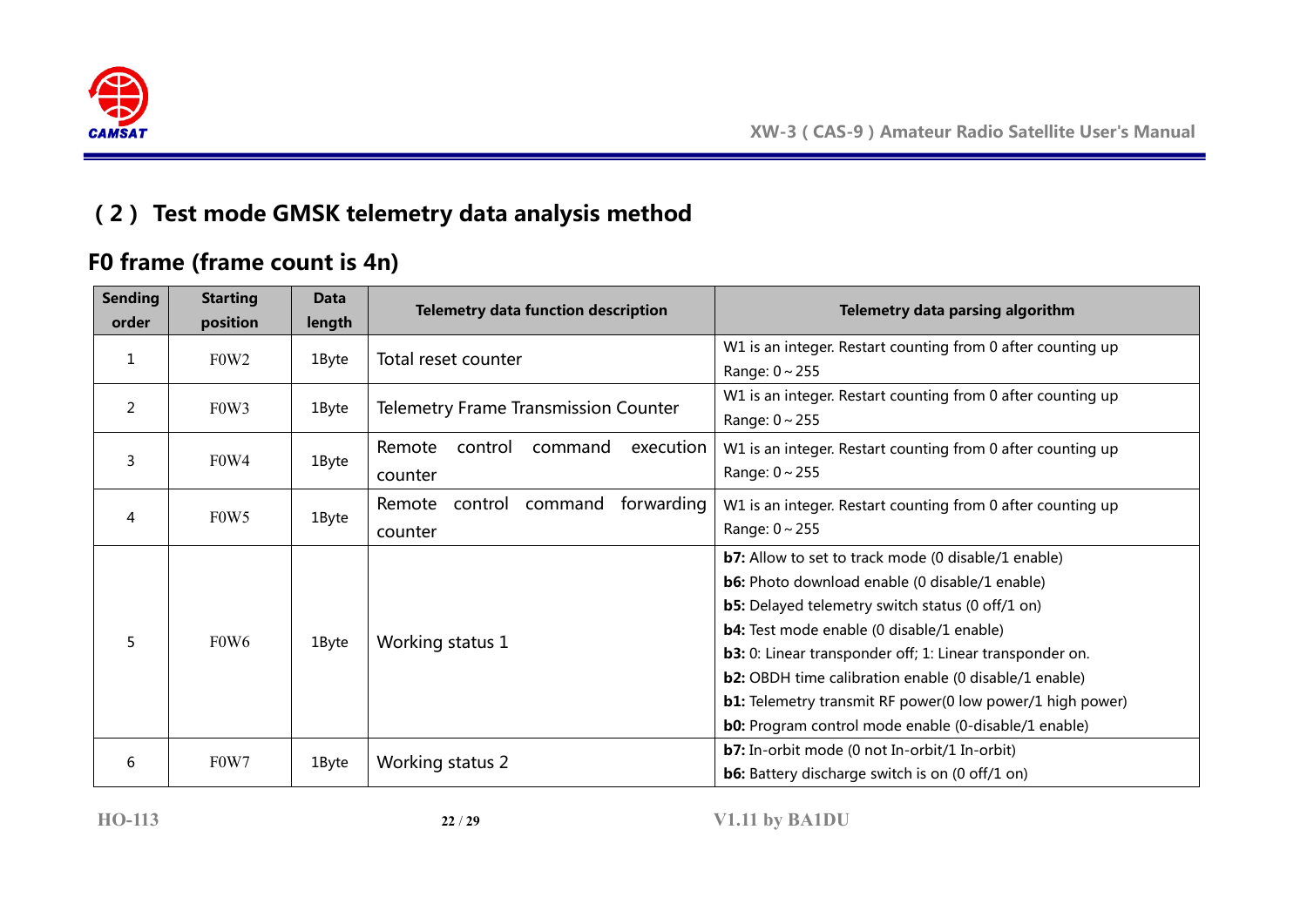

| <b>Sending</b><br>order | <b>Starting</b><br>position | Data<br>length | <b>Telemetry data function description</b> |                                                                     | Telemetry data parsing algorithm                                                                                                                                                                                                                                                                                                                                                                                                                  |
|-------------------------|-----------------------------|----------------|--------------------------------------------|---------------------------------------------------------------------|---------------------------------------------------------------------------------------------------------------------------------------------------------------------------------------------------------------------------------------------------------------------------------------------------------------------------------------------------------------------------------------------------------------------------------------------------|
|                         |                             |                |                                            |                                                                     | <b>b5:</b> Program control mode switch enable (0 disable/1 enable)<br><b>b4:</b> OBDH B on A off power distribution switch status (0 off/1 on)<br><b>b3:</b> OBDH A on B off power distribution switch status (0 off/1 on)<br><b>b2:</b> VHF antenna deployed state (0 not deployed/1 deployed)<br><b>b1:</b> UHF antenna expanded state (0 not expanded/1 expanded)<br><b>b0:</b> the status of the total antenna deployment switch (0 off/1 on) |
|                         | $F0W8 \sim F0W11$           | 4Byte          | Satellite time seconds                     | W1 second highest byte<br>W2 second high byte<br>W3 second low byte | The four bytes are the accumulated<br>value of the whole second of UTC since<br>0:00:00:00 UTC on January 1, 2009 (0:00<br>after the jumped second).                                                                                                                                                                                                                                                                                              |
| 8                       | F0 W12W13                   | 2Byte          | Satellite time milliseconds                | W4 second lowest byte<br>W1W2 is an integer                         |                                                                                                                                                                                                                                                                                                                                                                                                                                                   |

## **F1 frame (frame count is 4n+1)**

| <b>Sending</b> | <b>Starting</b> | <b>Data</b> | <b>Telemetry data function description</b> | Telemetry data parsing algorithm                                  |
|----------------|-----------------|-------------|--------------------------------------------|-------------------------------------------------------------------|
| order          | position        | length      |                                            |                                                                   |
|                | F1W2W3          |             |                                            | W1 is the integer part, W2 is the decimal part (2 decimal places) |
|                |                 | 2Byte       | VU 5V power supply voltage                 | Range: $0 \sim 10.00(V)$                                          |
|                | F1W4W5          |             |                                            | W1 is the integer part, W2 is the decimal part (2 decimal places) |
|                |                 | 2Byte       | VU 3.8V power supply voltage               | Range: $0 \sim 5.00(V)$                                           |
|                | F1W6W7          | 2Byte       | IHU 3.3V voltage 1                         | W1 is the integer part, W2 is the decimal part (2 decimal places) |
| HO-113         |                 |             | 23/29                                      | V1.11 by BA1DU                                                    |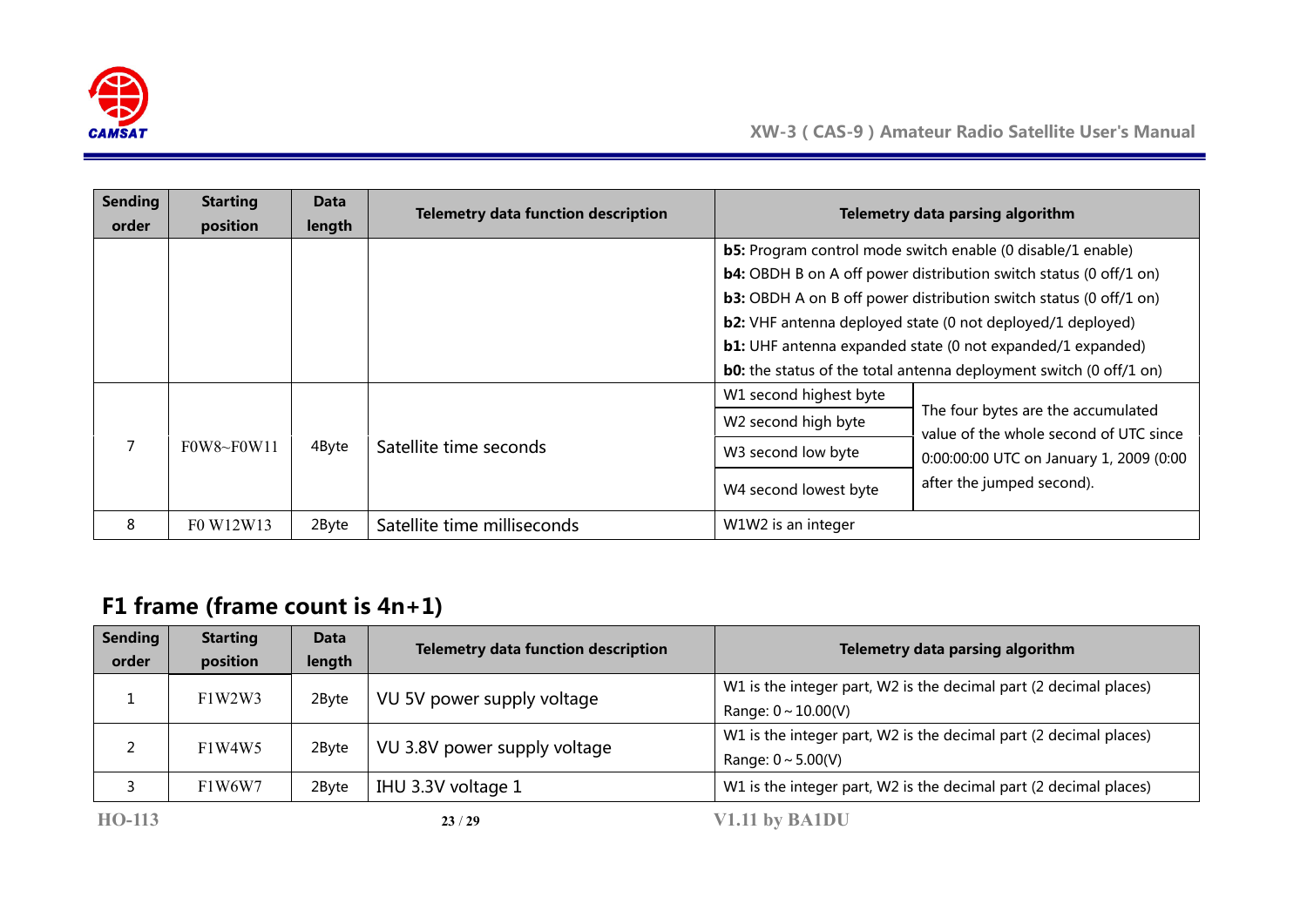

| <b>Sending</b> | <b>Starting</b>               | Data   | <b>Telemetry data function description</b> | Telemetry data parsing algorithm |
|----------------|-------------------------------|--------|--------------------------------------------|----------------------------------|
| order          | position                      | length |                                            |                                  |
|                |                               |        |                                            | Range: $0V \sim 5.00(V)$         |
| 4              | F <sub>1</sub> W <sub>8</sub> | 1Byte  | Satellite primary bus voltage              | $Y=0.0882*X-1.0558$              |
|                | F <sub>1</sub> W <sub>9</sub> | 1Byte  | Satellite load total current               | $Y=0.0244*X-0.3927$              |
| 6              | F1W10                         | 1Byte  | Solar array current                        | $Y=0.0239*X-0.2696$              |
|                | F1W11                         | 1Byte  | Battery charging current                   | $Y = -0.0833 \times 13.127$      |
| 8              | F1W12                         | 1Byte  | Battery discharge current                  | $Y=0.0833*X-13.127$              |
| 9              | F1W13                         | 1Byte  | Solar array voltage                        | $Y=0.0873*X-0.9338$              |

## **F2 frame (frame count is 4n+2)**

| <b>Sending</b><br>order | <b>Starting</b><br>position                  | Data<br>length | <b>Telemetry data function description</b> | Telemetry data parsing algorithm                                                                                                                                                                      |
|-------------------------|----------------------------------------------|----------------|--------------------------------------------|-------------------------------------------------------------------------------------------------------------------------------------------------------------------------------------------------------|
| Δ.                      | F2W2W3                                       | 2Byte          | Thermoelectric generator voltage 1         | W1 is the integer part, W2 is the decimal part (1 decimal place)<br>Range: $0 \sim 30.0(V)$                                                                                                           |
| 2                       | F <sub>2</sub> W <sub>4</sub> W <sub>5</sub> | 2Byte          | Thermoelectric generator voltage 2         | W1 is the integer part, W2 is the decimal part (1 decimal place)<br>Range: $0 \sim 30.0(V)$                                                                                                           |
| 3                       | F <sub>2</sub> W6W7                          | 2Byte          | UHF transmitter 3.8V current               | W1W2 is an integer<br>Range: $0 \sim 500$ (mA)                                                                                                                                                        |
| 4                       | F2W8                                         | 1Byte          | Satellite attitude control<br>mode         | $b7$ ~ $b0$ (the following are hexadecimal representations, where $b7$ ~ $b4$<br>correspond to the main operating mode, and $b3 \sim b0$ correspond to the<br>sub-mode):<br>0x00--Active segment mode |
| HO-113                  |                                              |                | 24/29                                      | V1.11 by BA1DU                                                                                                                                                                                        |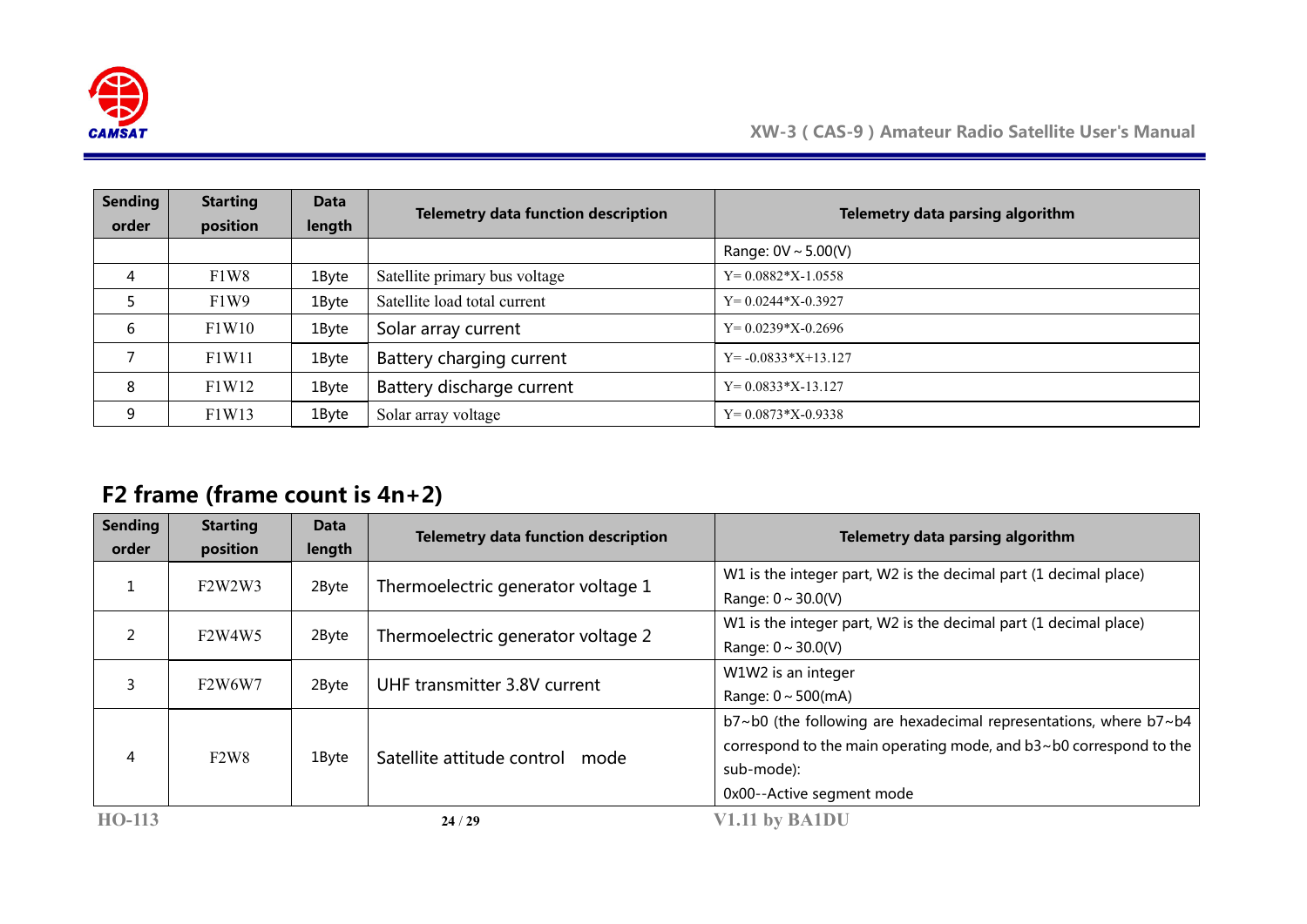

| <b>Sending</b><br>order | <b>Starting</b><br>position | <b>Data</b><br>length | <b>Telemetry data function description</b> | Telemetry data parsing algorithm                                     |
|-------------------------|-----------------------------|-----------------------|--------------------------------------------|----------------------------------------------------------------------|
|                         |                             |                       |                                            | 0x11-Full attitude capture mode: Rate damping                        |
|                         |                             |                       |                                            | 0x12-Full attitude capture mode: Sun search                          |
|                         |                             |                       |                                            | 0x13-Full attitude capture mode: Orientation to sun                  |
|                         |                             |                       |                                            | 0x14-Full attitude capture mode: Orientation to the ground           |
|                         |                             |                       |                                            | 0x15-Full attitude capture mode: Maneuvering to the sun              |
|                         |                             |                       |                                            | 0x20-Attitude maneuver mode                                          |
|                         |                             |                       |                                            | 0x23—Attitude maneuver mode: Switch to cruise to the sun             |
|                         |                             |                       |                                            | 0x24-Attitude maneuver mode: Switch to normal operation              |
|                         |                             |                       |                                            | 0x25-Attitude maneuver mode: Switch to offset flight                 |
|                         |                             |                       |                                            | 0x26-Attitude maneuver mode: Switch to a fixed point to stare        |
|                         |                             |                       |                                            | 0x27-Attitude maneuver mode: Switch to inertial space pointing       |
|                         |                             |                       |                                            | 0x30-Cruising mode to the sun                                        |
|                         |                             |                       |                                            | 0x40-Normal operating mode                                           |
|                         |                             |                       |                                            | 0x50-Biased flight mode                                              |
|                         |                             |                       |                                            | 0x60-Fixed-point staring mode                                        |
|                         |                             |                       |                                            | 0x70-Inertial space pointing mode                                    |
|                         |                             |                       |                                            | 0xB0-Track control mode                                              |
|                         |                             |                       |                                            | 0xC0-Stop control mode                                               |
|                         |                             |                       |                                            | 0xD0-Reset mode                                                      |
|                         |                             |                       |                                            | Other: Invalid mode                                                  |
|                         |                             |                       |                                            | B7 of W1 is a character bit, 0 is positive, 1 is negative; b6~b0 are |
| 5                       | F2W9                        | 1Byte                 | Satellite longitude                        | numeric bits                                                         |
|                         |                             |                       |                                            | Range: $N*2$ , (-180 $\degree$ ~180 $\degree$ )                      |

**HO-113 25** / **29 V1.11 by BA1DU**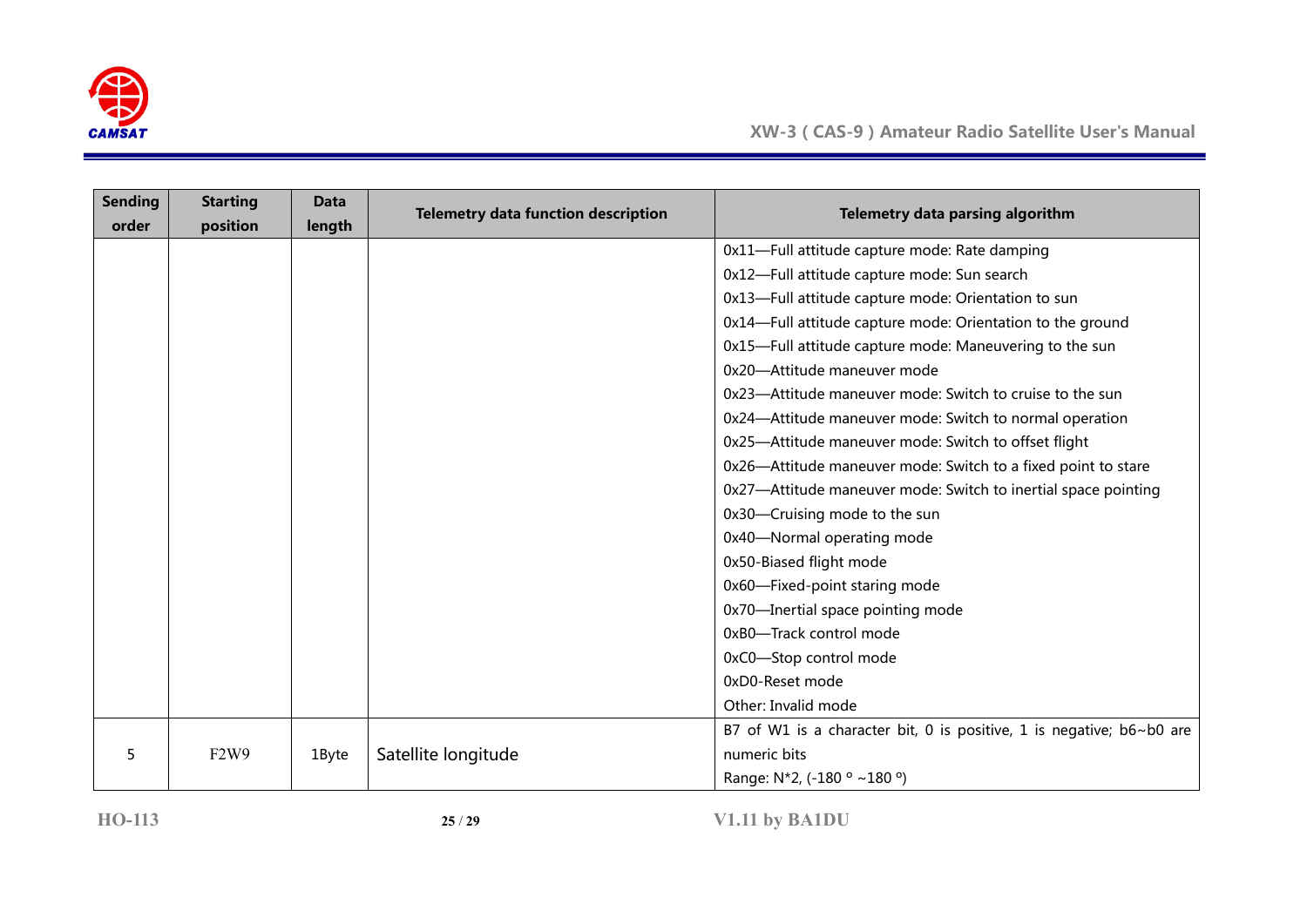

| <b>Sending</b><br>order | <b>Starting</b><br>position    | Data<br>length | <b>Telemetry data function description</b> | Telemetry data parsing algorithm                                                                                         |
|-------------------------|--------------------------------|----------------|--------------------------------------------|--------------------------------------------------------------------------------------------------------------------------|
| 6                       | F2W10                          | 1Byte          | Satellite latitude                         | B7 of W1 is a character bit, 0 is positive, 1 is negative; $b6 \sim b0$ are<br>numeric bits<br>Range: N*2, (-90 ° ~90 °) |
|                         | F <sub>2</sub> W <sub>11</sub> | 1Byte          | Rolling angle estimation                   | B7 of W1 is a character bit, 0 is positive, 1 is negative; b6~b0 are<br>numeric bits<br>Range: $-125 \sim +125$ °        |
| 8                       | F <sub>2</sub> W <sub>12</sub> | 1Byte          | Pitch angle estimation                     | B7 of W1 is a character bit, 0 is positive, 1 is negative; b6~b0 are<br>numeric bits<br>Range: $-125 \sim +125$ °        |
| 9                       | F <sub>2</sub> W <sub>13</sub> | 1Byte          | Yaw angle estimation                       | B7 of W1 is a character bit, 0 is positive, 1 is negative; b6~b0 are<br>numeric bits<br>Range: $-125 \sim +125$ °        |

## **F3 frame (frame count is 4n+3)**

| <b>Sending</b><br>order | <b>Starting</b><br>position | <b>Data</b><br>length | <b>Telemetry data function description</b> | Telemetry data parsing algorithm                                                   |
|-------------------------|-----------------------------|-----------------------|--------------------------------------------|------------------------------------------------------------------------------------|
|                         |                             |                       |                                            | W1W2 is an integer                                                                 |
|                         | F3W2W3                      | 2Byte                 | VHF receiver 3.8V current                  | Range: $0 \sim 500$ (mA)                                                           |
|                         |                             |                       |                                            | W1W2 is an integer                                                                 |
|                         | F3W4W5                      | 2Byte                 | RF transmit power                          | Range: $0 \sim 2000$ (mW)                                                          |
|                         | F3W6                        | 1Byte                 | UHF Transmitter PA temperature             | B7 of W1 is the sign bit, 0 is positive, 1 is negative; $b6 \sim b0$ are numerical |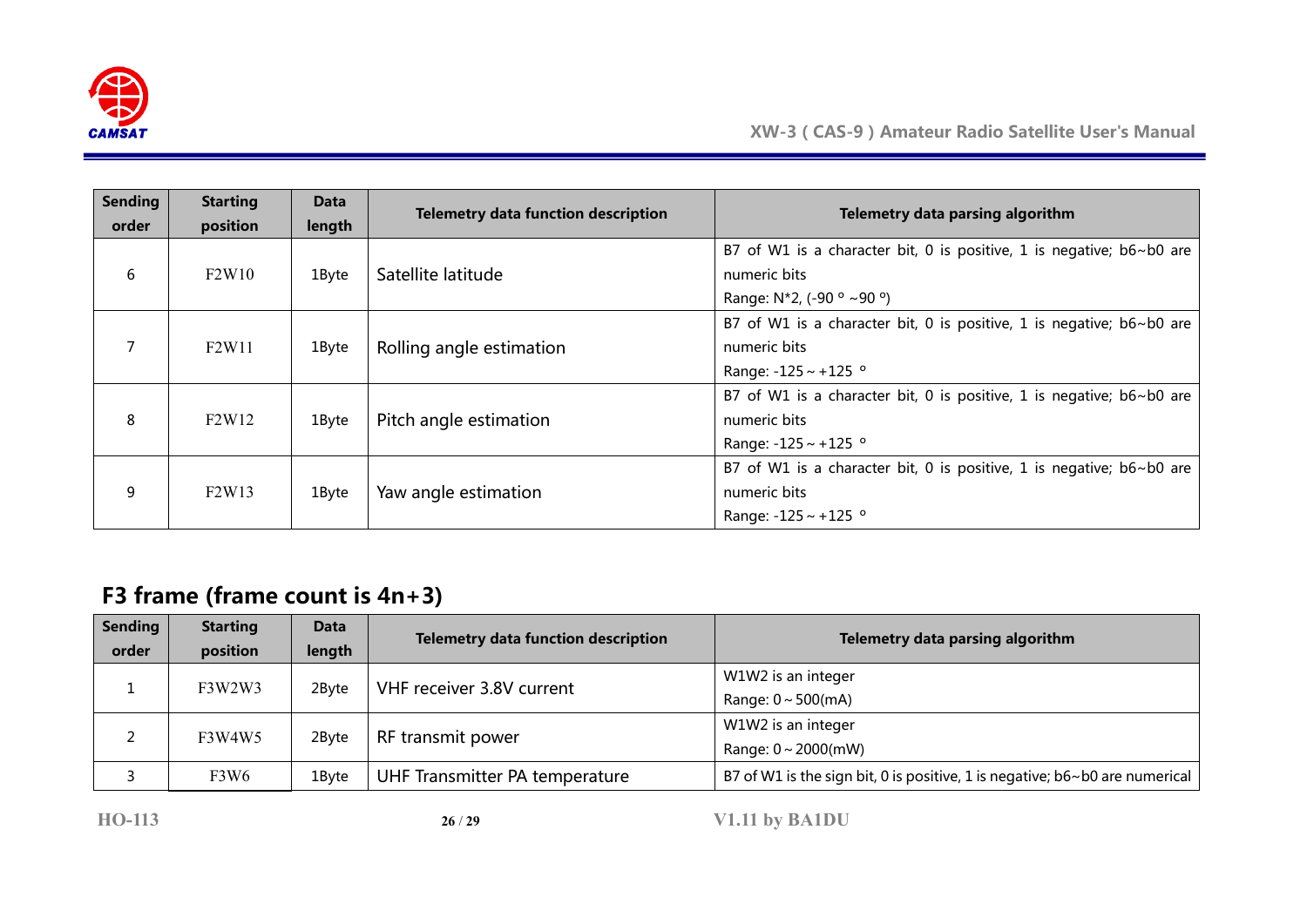

| <b>Sending</b> | <b>Starting</b>      | <b>Data</b>                                                                     | <b>Telemetry data function description</b>                | Telemetry data parsing algorithm                                            |
|----------------|----------------------|---------------------------------------------------------------------------------|-----------------------------------------------------------|-----------------------------------------------------------------------------|
| order          | position             | length                                                                          |                                                           |                                                                             |
|                |                      |                                                                                 |                                                           | <b>bits</b>                                                                 |
|                |                      |                                                                                 |                                                           | Range: $-100 \sim +100$ (°C)                                                |
|                |                      |                                                                                 |                                                           | B7 of W1 is the sign bit, 0 is positive, 1 is negative; b6~b0 are numerical |
| 4              | F3W7                 | 1Byte                                                                           | Thermoelectric generator temperature 1                    | <b>bits</b>                                                                 |
|                |                      |                                                                                 |                                                           | Range: $-127 \sim +127$ (°C)                                                |
| 5              | F3W8W9               | 2Byte                                                                           | Uplink remote control data block counter                  | W1 is the high byte, W2 is the low byte                                     |
|                |                      |                                                                                 |                                                           | Range: $0 \sim 65535$                                                       |
|                |                      |                                                                                 |                                                           | b7: X-band transceiver transmitter switch status 1: On; 0: Off              |
|                |                      |                                                                                 |                                                           | <b>b6:</b> X-band transceiver position synchronization lock indication 1:   |
|                | locked; 0: lost lock |                                                                                 |                                                           |                                                                             |
|                |                      | <b>b5:</b> X-band transceiver remote control carrier lock indication 1: locked; |                                                           |                                                                             |
|                |                      | 0: lost lock                                                                    |                                                           |                                                                             |
|                |                      |                                                                                 | X-band transceiver working status<br>locked; 0: lost lock | <b>b4:</b> X-band transceiver remote control pseudo code lock indication 1: |
| 6              | F3W10                | 1Byte                                                                           |                                                           |                                                                             |
|                |                      |                                                                                 |                                                           | b3: CRC check status of X-band transceiver remote control data 1: CRC       |
|                |                      |                                                                                 |                                                           | is correct; 0: CRC is wrong                                                 |
|                |                      |                                                                                 |                                                           | b2: X-band transceiver remote control channel status self-check 1:          |
|                |                      |                                                                                 |                                                           | valid; 0: invalid                                                           |
|                |                      |                                                                                 |                                                           | <b>b1b0:</b> X-band transceiver remote control code group status 01: Code   |
|                |                      |                                                                                 |                                                           | group 1; 10: Code group 2                                                   |
| 7              |                      |                                                                                 |                                                           | W1 is the integer part, W2 is the decimal part (1 decimal place)            |
|                | F3W11                | 1Byte                                                                           | X-band transceiver AGC voltage                            | Range: $0 \sim 6.6(V)$                                                      |
| 8              | F3W12                | 1Byte                                                                           | X-band transceiver transmit power level                   | W1 is the integer part, W2 is the decimal part (1 decimal place)            |